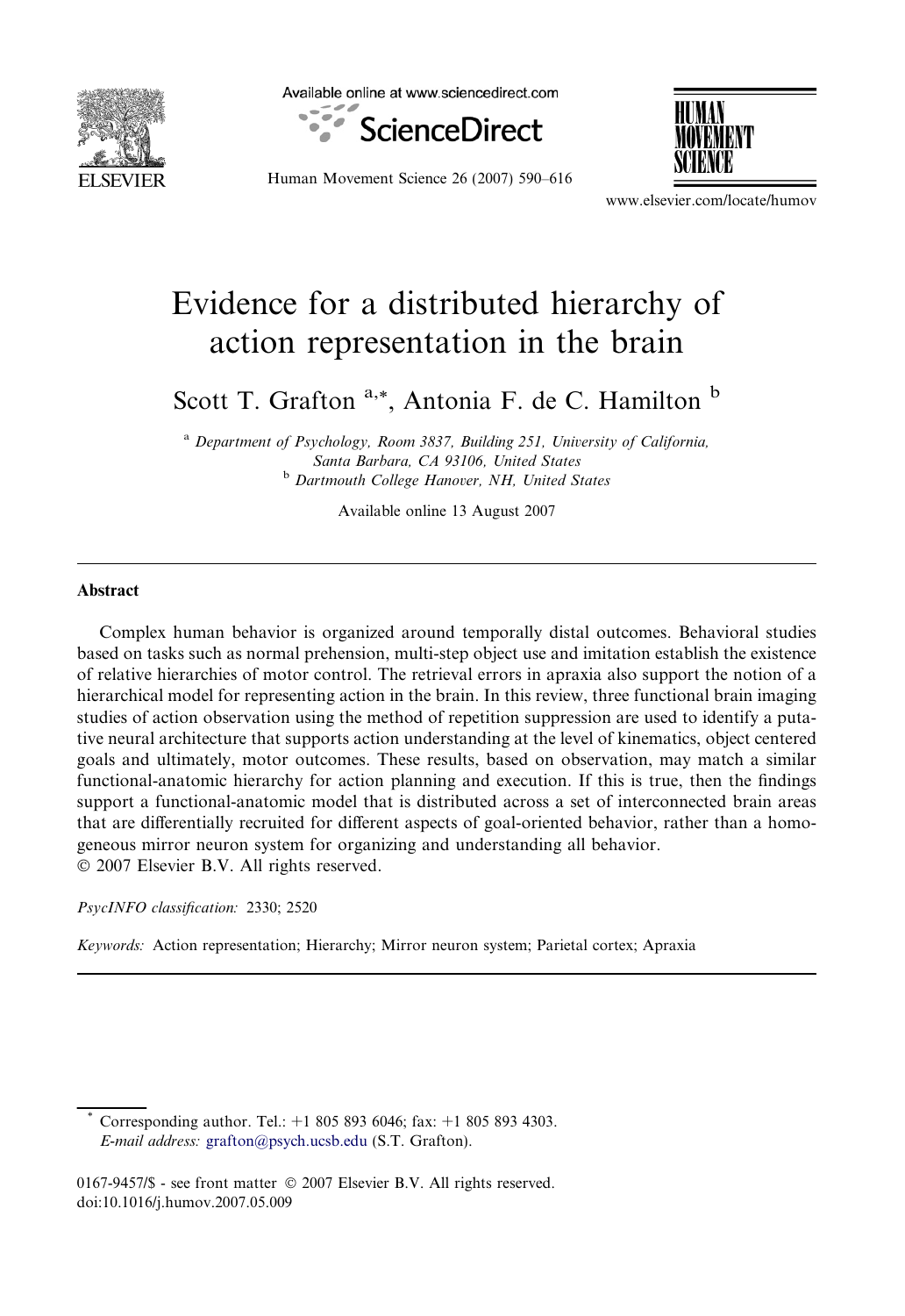#### 1. Introduction: Action hierarchy

A fundamental problem in motor neuroscience is to understand how the nervous system selects and organizes motor elements that, when combined, result in the completion of a temporally distant goal. Achieving this level of behavioral complexity across a broad range of contingencies, irrespective of whether a tool is used, sets humans apart from other animals. This is a key cognitive mechanism that is arguably equivalent to language in importance. How the brain accomplishes action organization remains largely unknown. In this review we argue for the hypothesis that action organization is based on a hierarchical model. Historically, evidence for action hierarchy has been driven by behavioral experiments ([Rosenbaum, 1991](#page-25-0)) and computational principles [\(Arbib, Iberall, & Lyons, 1985\)](#page-21-0). By using functional brain imaging of action observation and an exciting new methodological approach to experimental design called repetition suppression, we can, for the first time, stratify the understanding of goal-oriented behavior into distinct levels of control at a level of detail previously unobtainable with behavioral methodologies. Critically, the imaging data distinguish brain regions that are recruited for understanding different levels of control for an action. These areas form a functional-anatomic hierarchy that represents increasingly abstract aspects of observed behavior.

The review begins with a brief historic perspective on action hierarchy and related mechanisms based on insights from behavioral studies in normal participants and patients with focal neurological lesions. This is followed by our work on action representation using methods of brain imaging with a focus on three recent experiments that use action observation as an experimental manipulation. Implications for using experiments of action understanding to understand the organization of self-generated actions are then discussed in the framework of the mirror neuron system. Throughout, the emphasis is on the organization of brain functions underlying pragmatic, goal-oriented behavior rather than intangible goals or long-term strategic goals [\(Shallice & Burgess,](#page-26-0) [1991](#page-26-0)).

#### 2. Historic perspective

The modern era for understanding the organization of complex motor behavior can be traced back in part to Nicholai Bernstein ([Bernstein, 1996](#page-21-0)). He was one of the first to recognize a need for integrating evolutionary biology, musculoskeletal form and function, biomechanics and observations of goal driven behavior to explain motor behavior. He emphasized the notion of a control hierarchy spanning multiple levels of the neuroaxis, based on increasing complexity from muscle to spine to brain, with a supraordinate level for action formation at the top of this hierarchy. Others before him had recognized local hierarchies. For example, [Sherrington \(1906\)](#page-26-0) distinguished upper and lower motor neurons, and [Jackson \(1875\) and Ferrier \(1874\)](#page-23-0) referred to higher motor centers controlling simple movements. But it was Bernstein who saw the continuum through all levels of the nervous system. Critically, he also attempted to describe an internal structure at the highest level of the motor hierarchy, that is, in the formation of actions.

''Actions are not simply movements. Most of them are whole sequences of movements that together solve a motor problem. Each such chain consists of different movements that replace each other systematically, leading one to a solution for the problem. All the movements, parts of such a chain, are related to each other by meaning of the problem. If you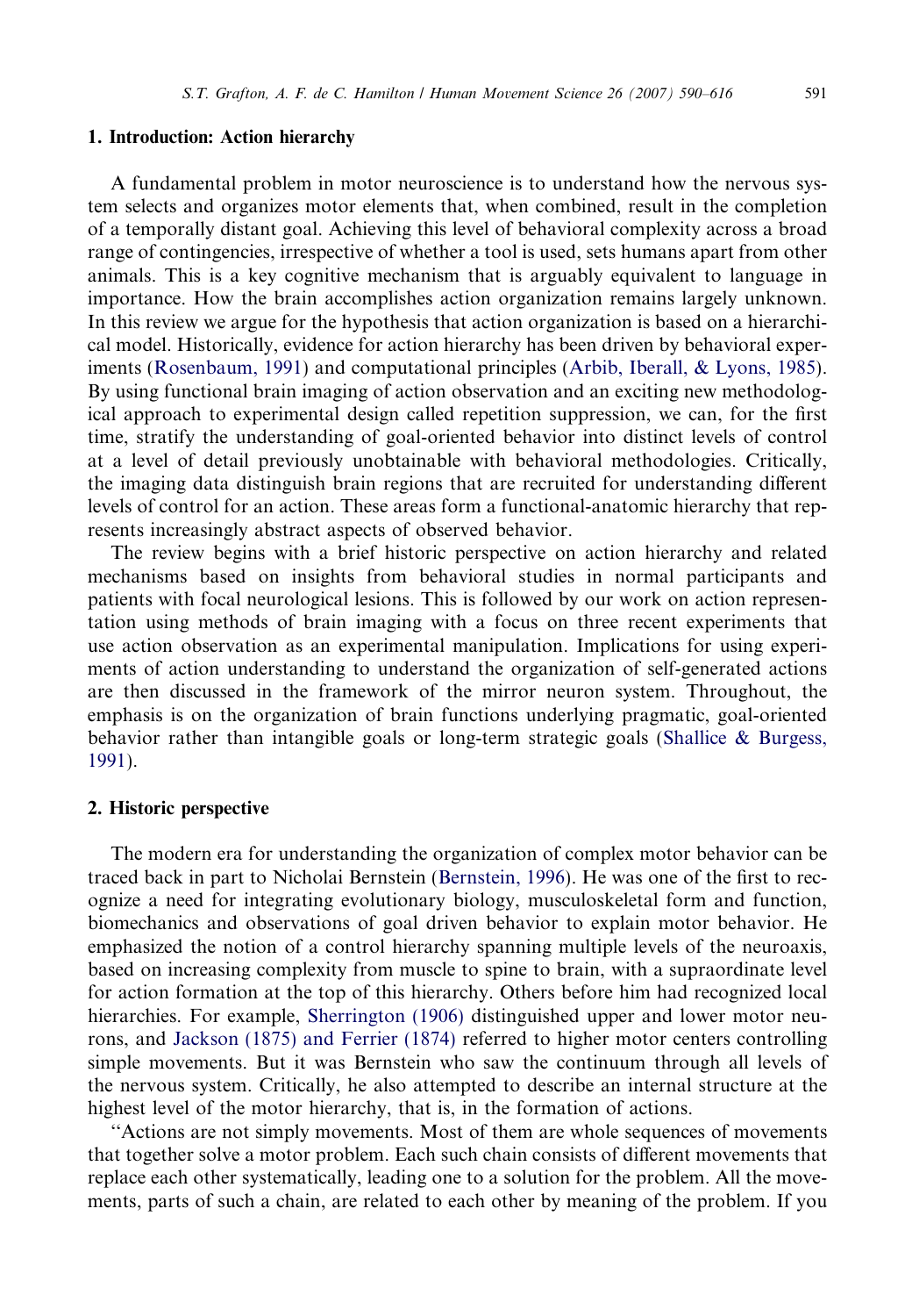miss one of the links of the chain, or mix up their order you will fail to solve the problem.'' [\(Bernstein, 1996, p. 146\)](#page-21-0).

## 2.1. Essential elements of action

In this quote and later discussions he captured five essential ideas that form the foundations of research in action representation. The first is the notion of chaining. His concept of a chaining structure for movement elements is very different from an earlier theory of chaining proposed by [Sherrington \(1906\).](#page-26-0) For Sherrington, chaining was a set of sensory driven reflexes, with an emphasis on low-level responses generated by the spinal cord. The reflex chains described by Sherrington emerged irrespective of any desire to solve a problem or achieve a desired outcome. Furthermore, there was no consideration for the context of an action. In contrast, Bernstein was considering a series of known movements that could be generated independent of feedback and without any particular sensory reflex that could be combined in a sensible order to attain a goal. As an example, he noted how lighting a cigarette involved 20 distinct motor elements that were linked together to accomplish the final, temporally distal goal.

The second idea for Bernstein's action organization is adaptive variability. Given a novel context, we can adaptively recombine or substitute motor elements to achieve a goal. Lighting a cigarette in the wind demands that a new subset of motor elements are integrated into the chain to achieve the same distal goal.

A third idea implicit in Bernstein's writing can be called recursion. This is literally the ability to run back motor elements. That is, the nervous system has the ability to repeatedly call up or retrieve previously learned elements that form the substrates for generating an action. Movement elements are not formed de novo. They are based on a set of priors or well-learned primitives, subject to further refinement or generalization. Extensive work by Bizzi and colleagues (e.g., [d'Avella, Saltiel, & Bizzi, 2003](#page-22-0)) identifies probable physiologic support for the existence of primitives at the spinal-muscle level of the control hierarchy. A fundamental question is how primitives change across the control hierarchy.

The fourth idea of Bernstein is that actions are performed to achieve a desired goal and to solve a problem. That is, the desired outcome is the organizing center for an action plan. William James had also considered this issue as well in his ideomotor theory. However, James thought that voluntary movement is organized as reflexive actions, and involves ''an anticipatory image ... of the sensorial consequences of a movement'' ([James, 1890,](#page-24-0) [p. 501](#page-24-0)). This precedes the action and guides performance, acting as a goal or target state that the motor elements should aim towards. This may be the first instance where someone considered the sensory consequences of an action as the referent to which motor planning should take place. However, Bernstein's idea of goal was more general, and involved a representation of the desired physical state of the world, held as a target prior to the action.

The fifth aspect of Bernstein's work is now referred to as chunking, the integration of independent motor elements into a single unit. With chunking there can be an increase of coarticulation and reduced cognitive demands because less elements are organized for a given motor goal [\(Gobet et al., 2001; Graybiel, 1998](#page-22-0)). Chunking is also a critical element for automatization to emerge. In summary, Bernstein's framework remains a fertile set of ideas for explaining complex behavior. Although each of these capacities is not unique to humans, when taken together they do reach an extraordinary level of competency in our species that allows for complex behaviors not otherwise observed.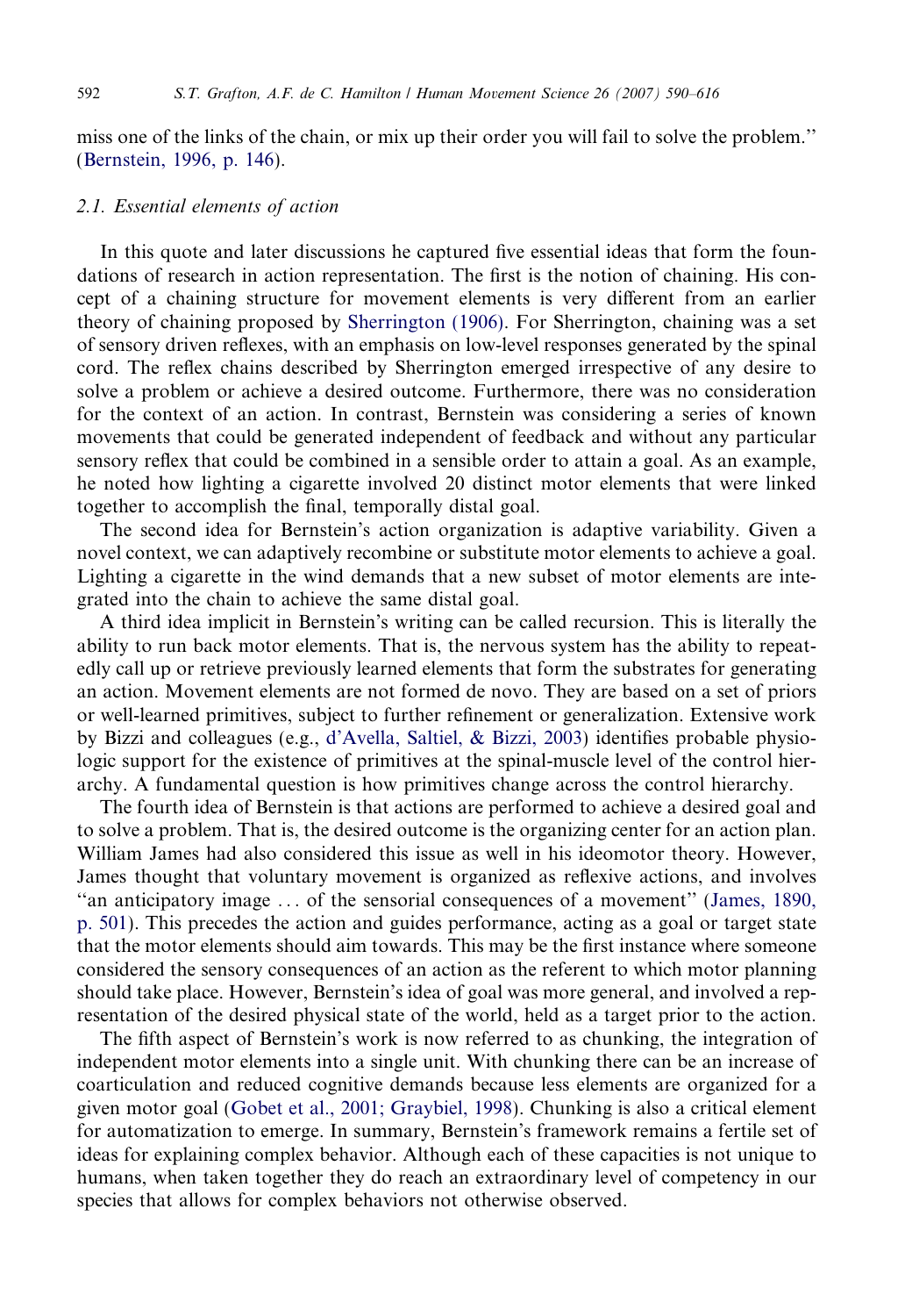#### 2.2. Flexible cascade of motor elements

Given the above descriptive framework, how does the nervous system use contextual information to recombine motor elements in an optimal chain to achieve a distal goal? For any behavioral goal, such as the example given above of lighting a cigarette, there are simply too many elements and combinations for the brain to use a look-up table as a solution. That is, it is unlikely that we will ever find unique mappings between (1) the context within which the movement is performed, (2) a unique action sequence such as moving the hand and fingers that (3) matches the desired end goal of lighting the cigarette. What Bernstein was trying to identify was a more fluid process for structuring action, based on an internal hierarchical model where elements describing shorter action sequences or motor primitives could be combined. In such a structure a desired outcome is achieved within a cascade of intermediate steps that converge onto a solution. In this situation, the desired outcome is an invariant representation that is held as a reference during planning, when the desired elements are organized. One can readily imagine a learning structure whereby prior experience modifies the likelihood of selecting certain elements, analogous to the use of priors in Bayesian statistics. During execution, when on-line evaluation of performance is used amend movement in the face of noise, error or a changing environment these elements could also be recombined.

# 3. Behavioral evidence for control hierarchies

# 3.1. Prehension

Studies of normal prehension have played an essential role in demonstrating modularity in the organization of reach and grasp as separable, but interacting processes. In addition, prehension remains an important experimental paradigm for demonstrating how behavior is shaped in anticipation of future motor outcomes. During a reach and grasp, the arm, hand and digits move toward the desired object in a highly structured behavioral pattern, with kinematic features reflecting the object's size, shape, orientation and position ([Jeann](#page-24-0)[erod, 1981, 1984, 1986](#page-24-0)). Furthermore, the way people pick up an object is determined in large part by how the object will be used (Marteniuk, MacKenzie, Jeannerod, Athènes, & [Dugas, 1987](#page-24-0)), demonstrating the interaction between distal goal and proximate solutions. If no distal action by the object is required, then the grasp configuration is determined in large measure by the optimal biomechanical position of the hand on the object ([Rosen](#page-25-0)[baum, Meulenbroek, & Vaughan, 2001; Rosenbaum, Meulenbroek, Vaughan, & Elsinger,](#page-25-0) [1999; Rosenbaum, Vaughan, Barnes, & Jorgensen, 1992\)](#page-25-0). However, if the object has a use, then the hand orientation or grip configuration is seamlessly adjusted to reflect this desired action, and not just biomechanical optimality. Examples of this abound from our experience with everyday objects. We pick up tools such as scissors by the center of mass to transport them, and hold them quite differently to use them. In addition, individual motor elements can be adjusted in advance, based on the desired outcome. [Gentilucci, Negrotti,](#page-22-0) [and Gangitano \(1997\)](#page-22-0) showed that when a person reaches and picks up an object, then places it on a second target, the initial reach velocity and grasp aperture kinematics are modified by the location of the final target. By manipulating the type of target, he could influence the transport kinematics alone. This is consistent with a control mechanism in which the different motor elements are not simply linked together in the correct sequence,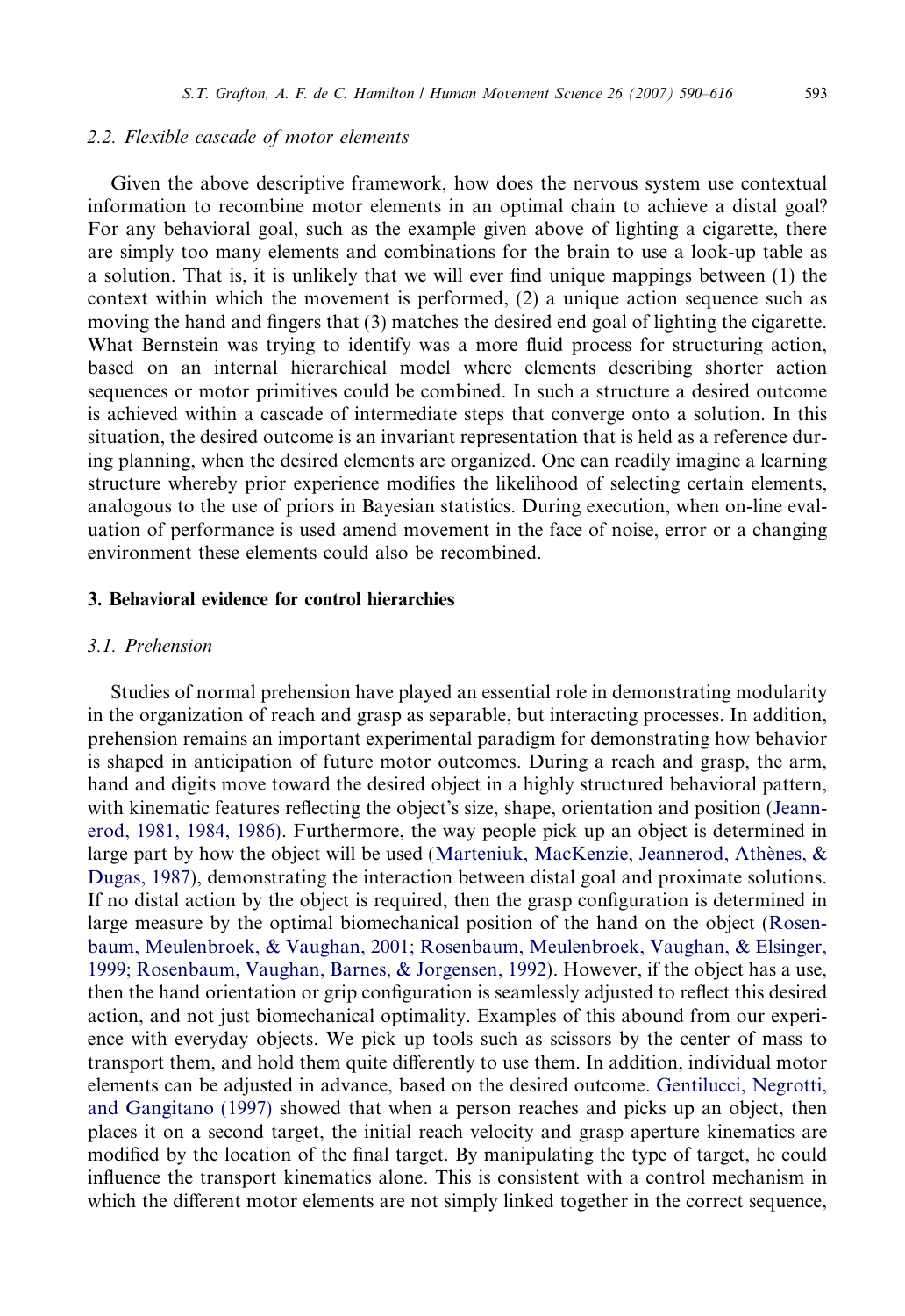but are also tuned individually and linked synergistically based on the final goal, with coarticulation observed as an emergent phenomenon.

# 3.2. Imitation tasks

Other examples that complex actions are organized in terms of control hierarchies based on outcomes can be observed in imitation tasks, particularly over the course of development. For example, [Bekkering, Wohlschlager, and Gattis \(2000\)](#page-21-0) showed that when a child imitates another person performing a behavior such as grasping the ear on the same or opposite side of the acting hand, the child tends to copy the goal (the ear being grasped) rather than subgoals (the hand doing the grasping). In this model, interactions with objects and associated outcomes are considered to be higher goals than actions or movement paths [\(Wohlschlager, Gattis, & Bekkering, 2003](#page-26-0)). In their model, limitations in these children are not due to impairment of identifying goals, but in developing sufficient memory capacity to represent both goal and preceding motor elements. This distinction is supported by evidence that even very young infants are able to learn the relationships between motor elements and desired effects [\(Hauf, Elsner, & Aschersleben,](#page-23-0) [2004; Meltzoff & Moore, 1977\)](#page-23-0). What takes time is the capacity to chain action sequences to achieve goals.

#### 3.3. Prospective control

Prospective control paradigms test how children modify their behavior in a manner that circumvents future problems. A relevant example is the work of McCarty and colleagues [\(McCarty, Clifton, Ashmead, Lee, & Goubet, 2001; McCarty, Clifton, & Collard, 1999](#page-24-0)) who studied the emergence of prospective control in children during self-feeding. An infant grasping a spoon full of applesauce will be biased to use the dominant hand and will put whichever end of the spoon is on the thumb side of the hand into the mouth. If the applesauce is on the ulnar side, they cannot get the food in the mouth without a new solution. Rotating the hand would not work as a solution because the food will spill. Over the course of development, infants first learn to pass the spoon to the other hand. Thus, they acquire the capacity to perform a two-step sequence. Later, they learn to overcome the dominance bias altogether and grasp the spoon with whichever hand works best relative to the initial orientation of the spoon. This capacity emerges rapidly through trial and error in a setting of learning without instructions. Not only does the child identify intermediate solutions (passing the spoon), they eventually replace this with another behavior (starting with the other hand). This is a powerful experimental model that is motivating the development of computational methods based on unsupervised learning that incorporate chaining based on a distal goal, hierarchical control, delayed reward and some sort of optimality principle that provides a mechanism for replacing one movement with another within and across levels ([Brock et al., 2005](#page-21-0)).

# 4. Computational models

Given the many observations that actions are organized with respect to distal goals, what is the cognitive or computational framework within which this is achieved? Although the answer to this remains unknown, there are a number of important approaches to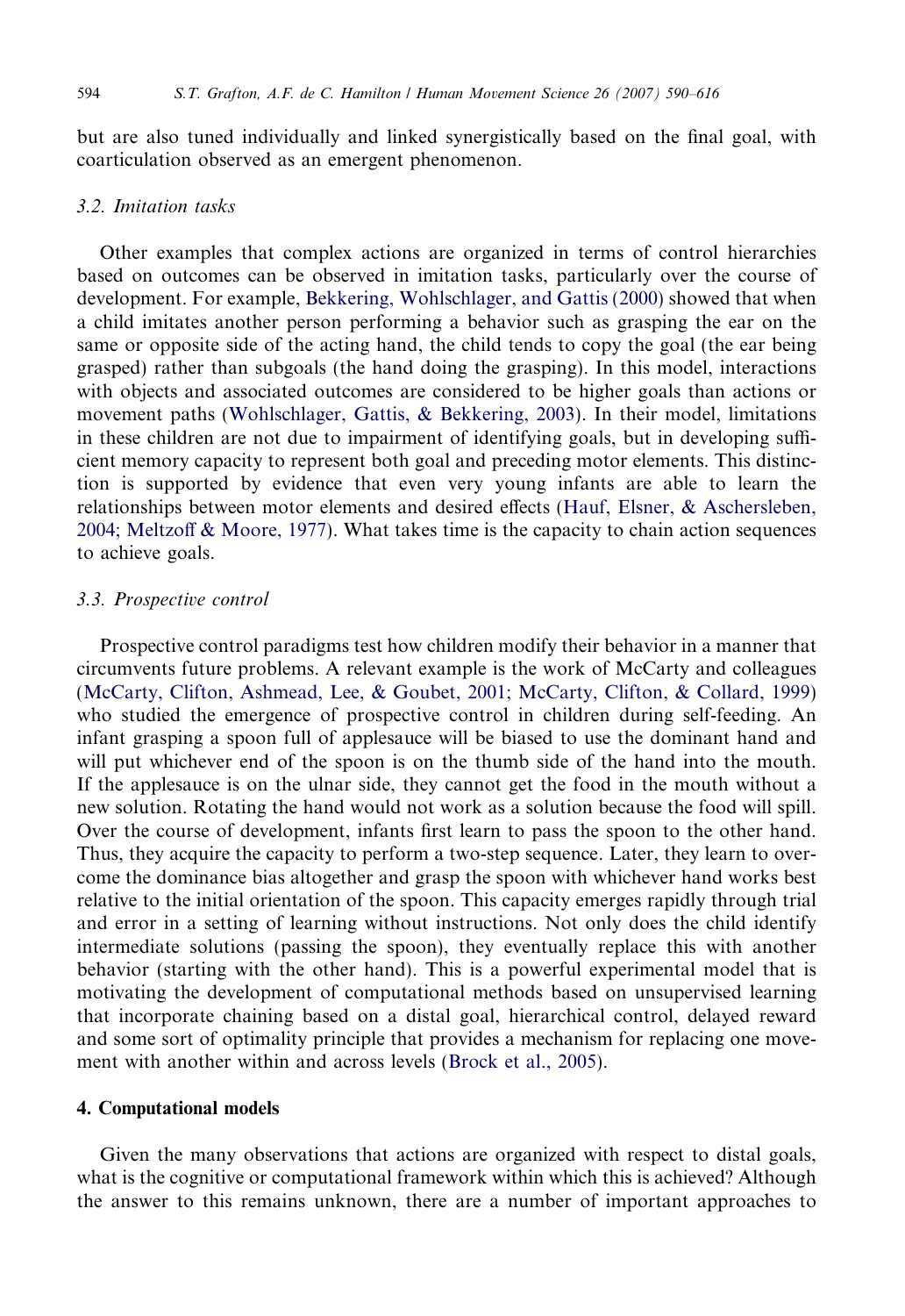consider. A motor program could be played out like a computer algorithm or tape recording. Putative algorithms include feedforward control for sequences of movements such as typing or writing [\(Keele et al., 1995\)](#page-24-0), action schema, and generalized programs [\(Schmidt,](#page-26-0) [1975; Schmidt & Lee, 1999](#page-26-0)). However, the use of autonomous motor programs misses out on the importance of perceptual information to create a context, to allow for updating and to provide a teaching signal for refining movement. Thus, recent models incorporate sensory information of some form. In a very influential cognitive model, the Theory of Event Coding, the notion of a sensory to motor transformation for guiding behavior is rejected.

Instead, this model emphasizes the existence of a common outcome-based frame of reference that is accessible to both perceptual features as well as to motor commands ([Hommel,](#page-23-0) [Musseler, Aschersleben, & Prinz, 2001; Mechsner, Kerzel, Knoblich, & Prinz, 2001](#page-23-0)). This harkens back to Bernstein's proposition that the action is organized in terms of its effect on the external world. This appealing framework has been quite helpful for explaining patterns of interference that emerge in bimanual tasks and hand-object interactions. But it is not entirely clear if a common code actually exists, and if so, what the structure or neural instantiation of this common event code really is. It is also limited by a single supraordinate level of representation common to action and perception and thus, a fairly compacted hierarchy.

Though it has been argued that the delays between a sensory event and a motor response severely limit the use of feedback control ([Keele, Cohen, & Ivry, 1990\)](#page-24-0), newer behavioral work reveals mechanisms based on the integration of motor commands into estimation of state that can largely mitigate these delays ([Desmurget & Grafton, 2000\)](#page-22-0). In related computational models of relatively simple behaviors, motor goals have been defined in terms of a ''desired trajectory'' [\(Wolpert & Kawato, 1998\)](#page-26-0), a ''cost function'' ([Hamilton & Wolpert, 2002\)](#page-23-0) or an ''instruction stimulus'' [\(Arbib, Billard, Iacoboni, &](#page-21-0) [Oztop, 2000\)](#page-21-0). A major breakthrough has been the integration of forward and inverse internal models for providing a mechanism that can predict both the current and future state of the motor plant (Wolpert  $\&$  Flanagan, 2001). This approach can be used to reconcile the sensory consequences of actions ([Blakemore, Wolpert, & Frith, 2000](#page-21-0)). An interesting symmetry emerges in these models: Prediction turns motor commands into expected sensory consequences, whereas control turns desired consequences into motor commands. Prediction is readily observed in prehension tasks, where the eyes lead the hand in locating goal targets [\(Flanagan & Johansson, 2003; Mennie, Hayhoe, & Sullivan, 2006\)](#page-22-0). It has been shown in learning studies that prediction emerges faster than control [\(Flanagan, Vetter,](#page-22-0) [Johansson, & Wolpert, 2003](#page-22-0)). The idea of predictive forward models has also been incorporated into a more sophisticated computational framework, where a system of multiple parallel forward – inverse model pairs are able to provide accurate control of action in a variety of contexts, in a model called MOSAIC [\(Wolpert & Kawato, 1998\)](#page-26-0). In this case, different modules carry different motor solutions. Furthermore, it has been suggested that MOSAIC could be organized in a hierarchical fashion ([Haruno, Wolpert, & Kawato,](#page-23-0) [2003](#page-23-0)), thus leading towards a model with chaining. Given sufficient levels, this could even provide a means for understanding other people's actions ([Wolpert, Doya, & Kawato,](#page-26-0) [2003](#page-26-0)). Note that in all these examples the goal is assumed to exist at a level of control above the detailed model. All of these theories envision motor control as a refinement of information processing from a distant goal (''light the cigarette'') to a more detailed motor plan (''lift the match, strike the match'') to a precise specification of the reaching and grasping actions required to achieve each motor plan, and finally the activation of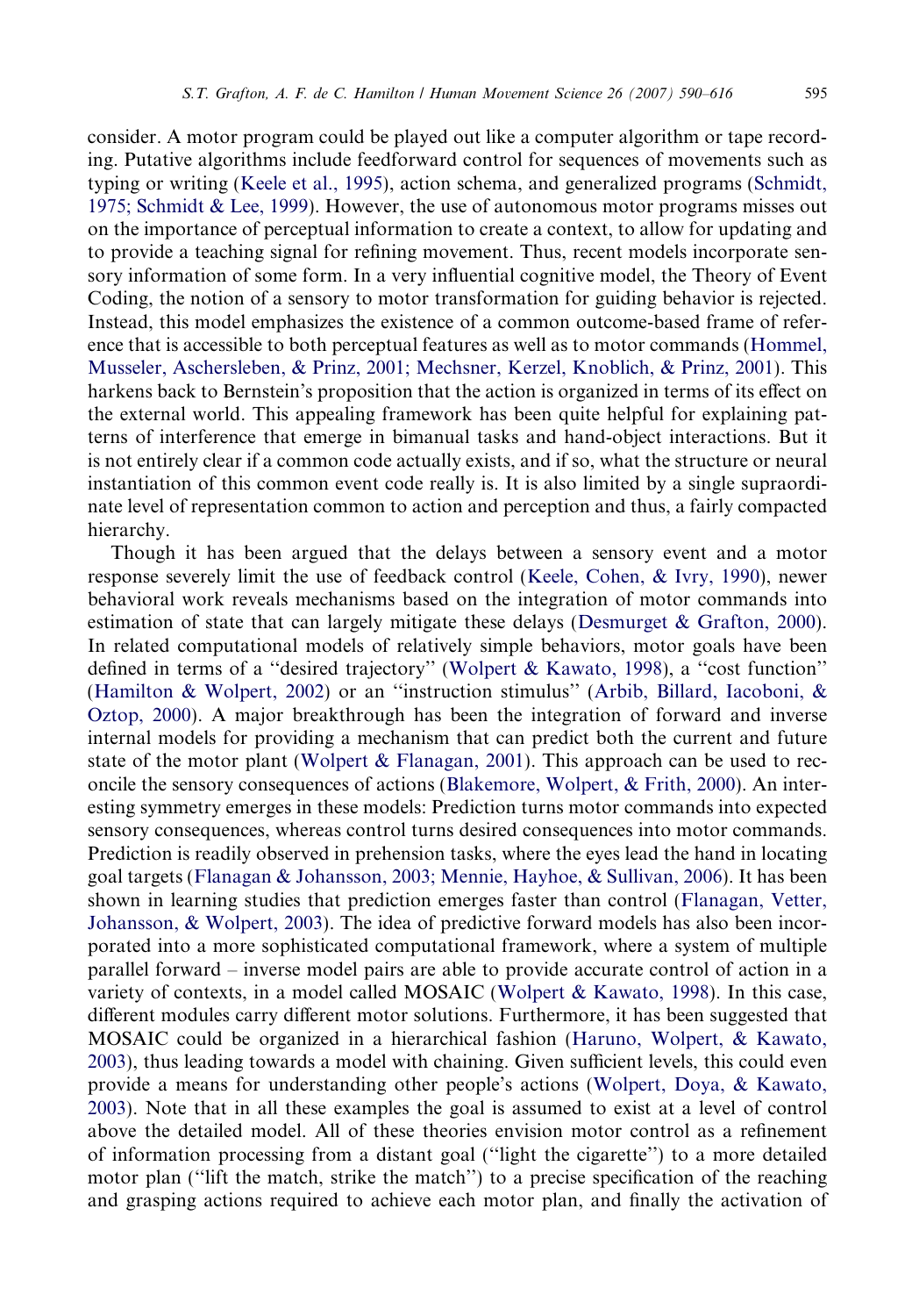specific muscles in a coordinated sequence and the associated coarticulation that emerges at this level of organization. At a behavioral and computational level they provide evidence for a proof of principle, that on-line control, hierarchy, and prediction can all be integrated into a single model, but it is not yet known if or how any of these models are instantiated in the nervous system.

#### 5. Neural evidence for action hierarchy

## 5.1. Ideomotor apraxia

Neural evidence that there are distinct brain structures for organizing movement in terms of relative hierarchy, including action goals, began with studies of apraxic patients. In building a case for what constituted apraxia versus other clinical syndromes a century ago, [Liepmann \(1988\)](#page-24-0) argued that distinctions should be made at both a behavior level and in the concomitant localization of lesions in the brain. From the original meaning of  $\Pi$ <sup>p</sup>atterally to act, that is, to move purposefully, he emphasized that apraxia was due to a loss of purposeful behavior and not just a disruption of movement. Purposefulness implies the presence of a goal, and thus apraxic disorders continue to have the potential for providing clues to the neural mechanisms that underlie action organization. Ever since Liepmann's seminal description, ideomotor apraxia remains the most common and best-understood form of apraxia. In this case, patients cannot perform gestures or pantomimes of common actions from verbal command despite preserved language and motor function.

Much effort has gone into explaining ideomotor apraxia with cognitive models ([Rothi,](#page-25-0) [Ochipa, & Heilman, 1997](#page-25-0)), and into subdividing apraxia into many subtypes ([Heilman,](#page-23-0) [1979\)](#page-23-0). It is useful to keep in mind that the hallmark clinical deficit remains an inability to retrieve or recall a desired movement or set of movements to accomplish a purposeful behavior. Localization according to Liepmann was in the left inferior parietal lobule (IPL). More contemporary lesion studies confirm this localization, but also show action retrieval deficits in posterior left middle frontal gyrus (MFG) [\(Haaland, Harrington, &](#page-23-0) [Knight, 2000](#page-23-0)).

# 5.1.1. Complementary functional imaging studies

Functional imaging studies of gestures of tool use recruit left parietal cortex during task execution ([Moll, De Oliveira-Souza, De Souza-Lima, & Andreiuolo, 1998\)](#page-25-0). Using go, nogo paradigms, we have used functional imaging of normal participants during retrieval of common actions (such as a demonstration of how to use a hammer). In this case there is increased activity in IPL and MFG ([Johnson-Frey, Newman-Norlund, & Grafton, 2005](#page-24-0)). Examination of individual participants shows that the IPL localization is consistently within the supramarginal gyrus in nearly all participants, and it is always in the left hemisphere whether the task is to be performed with the left or right hand. Consistent with this, a recent behavioral study in callosotomy patients with the left or right hemisphere dominant for handedness show a decoupling between hand preference and action retrieval, with praxis localized to the left side ([Johnson-Frey, Funnell, Gerry, & Gazzaniga, 2005](#page-24-0)). Piecing this data together, we are in a position to assert that action recall, a critical step in the recursive processing of action elements, requires an intact left supramarginal and middle frontal gyri. Whether the lesion and imaging effects are due to a loss of a memory for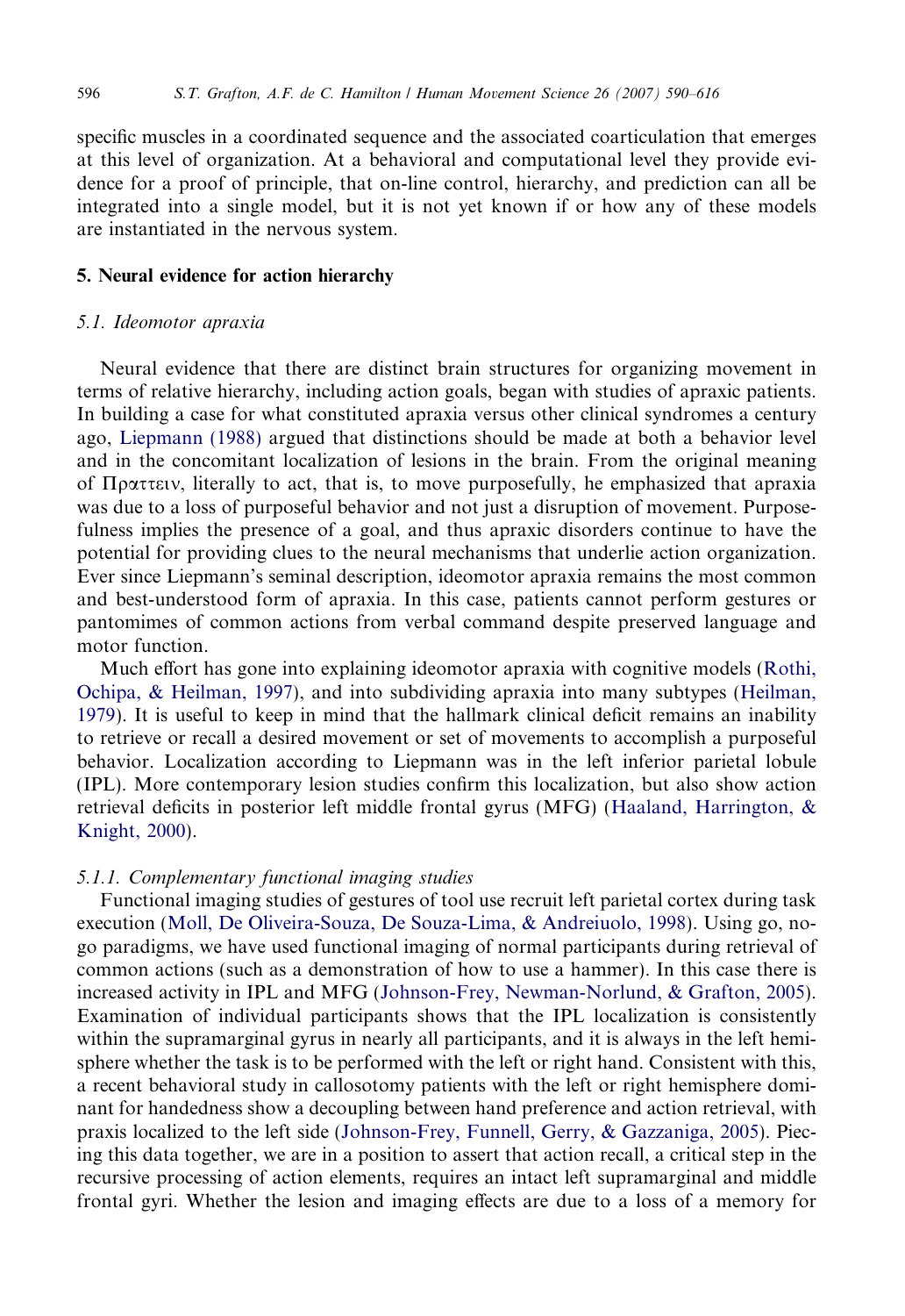motor elements (the engram) or just a deficit of retrieving motor memories stored elsewhere remains uncertain, although the observation that many ideomotor apraxia patients can have modality specific deficits (such as the ability to perform a gesture with the tool in hand but not when they are empty handed) suggests that the core problem is retrieval and not storage.

#### 5.2. Ideational apraxia

Liepmann also described another form of apraxia that he labeled ideational apraxia ([Liepmann, 1988, p. 7](#page-24-0)). As Liepmann described it, in ideational apraxia, ''The simplest motions are always successful and performed well... The disorder only becomes severe when a sequence of motions with different objects is made... The errors consist of partial omissions, the wrong sequence, actions performed ahead of time, the right motion with the wrong object.'' In other words, his original definition had two parts: a deficit of chaining motor elements in the proper order to create purposeful movements and a deficit in demonstrating what an object, that is, a tool, is used for. Contemporary clinical studies have shifted attention away from ideational apraxia in terms of chaining errors and focused almost entirely on errors in understanding how to use or choose tools to accomplish a task, also referred to as conceptual apraxia, creating a confusing semiology [\(Ochipa,](#page-25-0) [Rothi, & Heilman, 1989\)](#page-25-0). With few exceptions ([Poeck, 1983\)](#page-25-0), little clinical progress has been made in identifying patients with isolated disorders in the chaining of motor elements to create purposeful movements, in part because of the rarity of this deficit as an isolated lesion. Liepmann placed the lesions that cause ideational apraxia in the posterior parietal– occipital temporal cortex, and contemporary lesion studies of ideational apraxia based on deficits of tool use (and not necessarily chaining errors) usually place the lesion in left tempero-parietal junction [\(De Renzi & Lucchelli, 1988](#page-22-0)). Localization for sequencing deficits in patients have been less precise, with lesions in left hemisphere (Haaland  $\&$  Harring[ton, 1994\)](#page-23-0), or left posterior hemisphere [\(Poeck, 1983](#page-25-0)).

# 5.3. Functional imaging studies of action sequencing

There have been no functional brain imaging studies of planning purposeful movements that are based specifically on the chaining of motor elements to accomplish a motor goal in normal participants. One related approach varied the complexity of a sequence of finger movements to identify changes of activity as a function of planning complexity. In this case, the left dorsal premotor and parietal areas were engaged to a greater degree for complex motor sequences based on the selection of different fingers, regardless of the performing hand ([Haaland, Elsinger, Mayer, Durgerian, & Rao, 2004](#page-23-0)). It is unknown if this localization generalizes to motor responses other than individuated finger movements. Also lacking in this study is a clear relationship between motor sequence, hierarchy, end goal and adaptive variability. Instead, the design emphasizes working memory for representing sets of individual responses. An alternative approach for studying sequential organization is with the serial reaction time (SRT) task. In this case participants acquire and then perform well-learned movements that are both paced and in a fixed sequential order. Thus, although the task captures sequencing, it does not necessarily characterize chaining, hierarchy or adaptive variability. In addition, the nature of a goal in the SRT task is complex. Depending on training conditions, it is possible to demonstrate that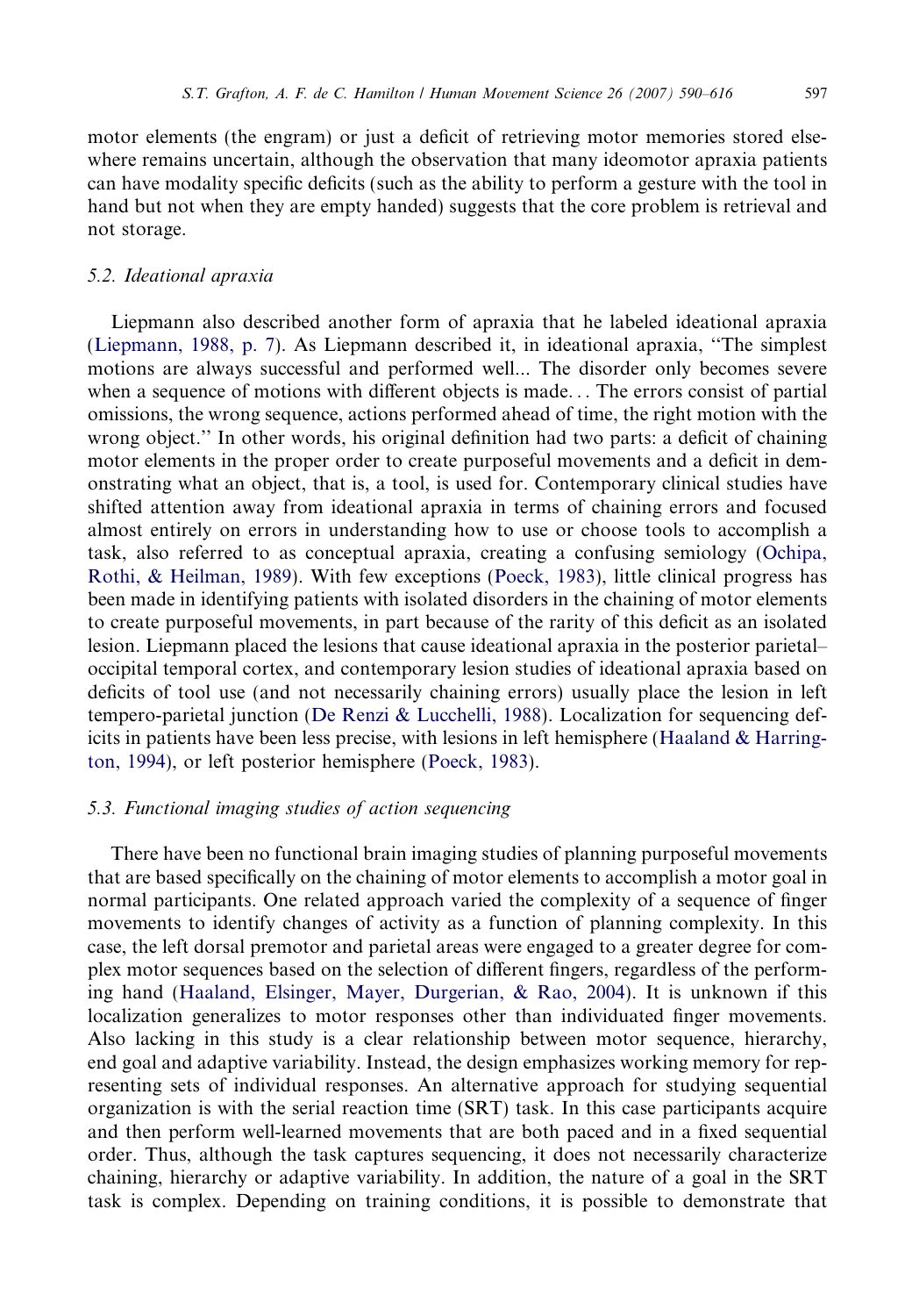participants are learning the perceptual ordering of stimuli in the task, the discrete motor responses in the task, or the outcome of the responses, that is, the distal goals or consequences of the action [\(Bapi, Doya, & Harner, 2000; Hazeltine, 2002\)](#page-21-0). With SRT sequence learning there is typically increasing activity in supplementary motor area (SMA) or pre-supplementary motor area (pre-SMA) and the inferior parietal lobule (IPL) [\(Bapi, Miyapuram, Graydon, & Doya, 2006; Bischoff-Grethe, Goedert, Willingham, &](#page-21-0) [Grafton, 2004; Grafton, Hazeltine, & Ivry, 1995, 1998](#page-21-0)). At a single-neuron level, coding for sequence order in a very small set of over-learned movements is observed in SMA in humans [\(Amador & Fried, 2004\)](#page-21-0) and in monkeys within SMA, pre-SMA [\(Tanji,](#page-26-0) [1996; Tanji & Shima, 1994](#page-26-0)) and IPL as well as the motor cortex ([Lu & Ashe, 2005](#page-24-0)) but not in regions associated with reaching ([Batista & Andersen, 2001](#page-21-0)). Interestingly, humans with lesions to the SMA can demonstrate deficits in sequencing and in addition, show impairments in coordinating the reach and grasping components of prehension. Based on this, [Gentilucci et al. \(2000\)](#page-22-0) proposed that SMA is a key node for the final assembly of action elements into a common motor plan. In this model, the selection and serial ordering of elements required to achieve a distal goal are organized elsewhere, and then compiled in the SMA.

# 5.4. Neurophysiology of action sequencing

A recent and exciting approach in non-human primates for identifying other brain areas where motor elements might be organized has been to study animals that have learned sets of action sequences in more complex environments or with distal goals as part of the task structure. In one study, freely moving monkeys learned a delayed alternation task in a square room. In the north task, monkeys alternated between feeders: west-northeast-north-west, and so forth. In the south task, another alternation sequence was learned. Neuronal activity was recorded during walking for each of eight possible paths. Neurons in dorsolateral prefrontal cortex were selective for the spatial direction of an ongoing or upcoming response. Selective neuronal activity was tuned through learning and might represent the fundamental units of a planning mechanism. The sustained activity of these neurons suggests an integration between planning and working memory mechanisms (Ryou  $\&$ [Wilson, 2004\)](#page-25-0).

In a different but related study, again recording in lateral prefrontal cortex, [Shima,](#page-26-0) [Isoda, Mushiake, and Tanji, 2006](#page-26-0) identified cells that demonstrated selective activity that was specific for a category of sequences. The animal had to call up a particular sequence according to a specific temporal structure to facilitate higher order planning based on memory. The implication is that there are neural representations capable of storing structured event complexes at a level supraordinate to the effector. Finally, in a recent study of motor chaining, [Mushiake, Saito, Sakamoto, Itoyama, and Tanji \(2006\)](#page-25-0) measured neuronal responses in prefrontal cortex as monkeys planned multiple steps of a motor behavior using a maze task. The animals had to plan stepwise cursor movements to reach a final goal. During the preparatory period, prefrontal cortex (PFC) neurons reflected forthcoming cursor movements, rather than arm movements. In contrast, activity of neurons recorded in the primary motor cortex primarily reflected arm movements rather than cursor movements during both the preparatory period and during movement execution.

These three studies are an important step towards understanding the physiologic basis for chaining motor elements and suggest that a contribution by prefrontal and premotor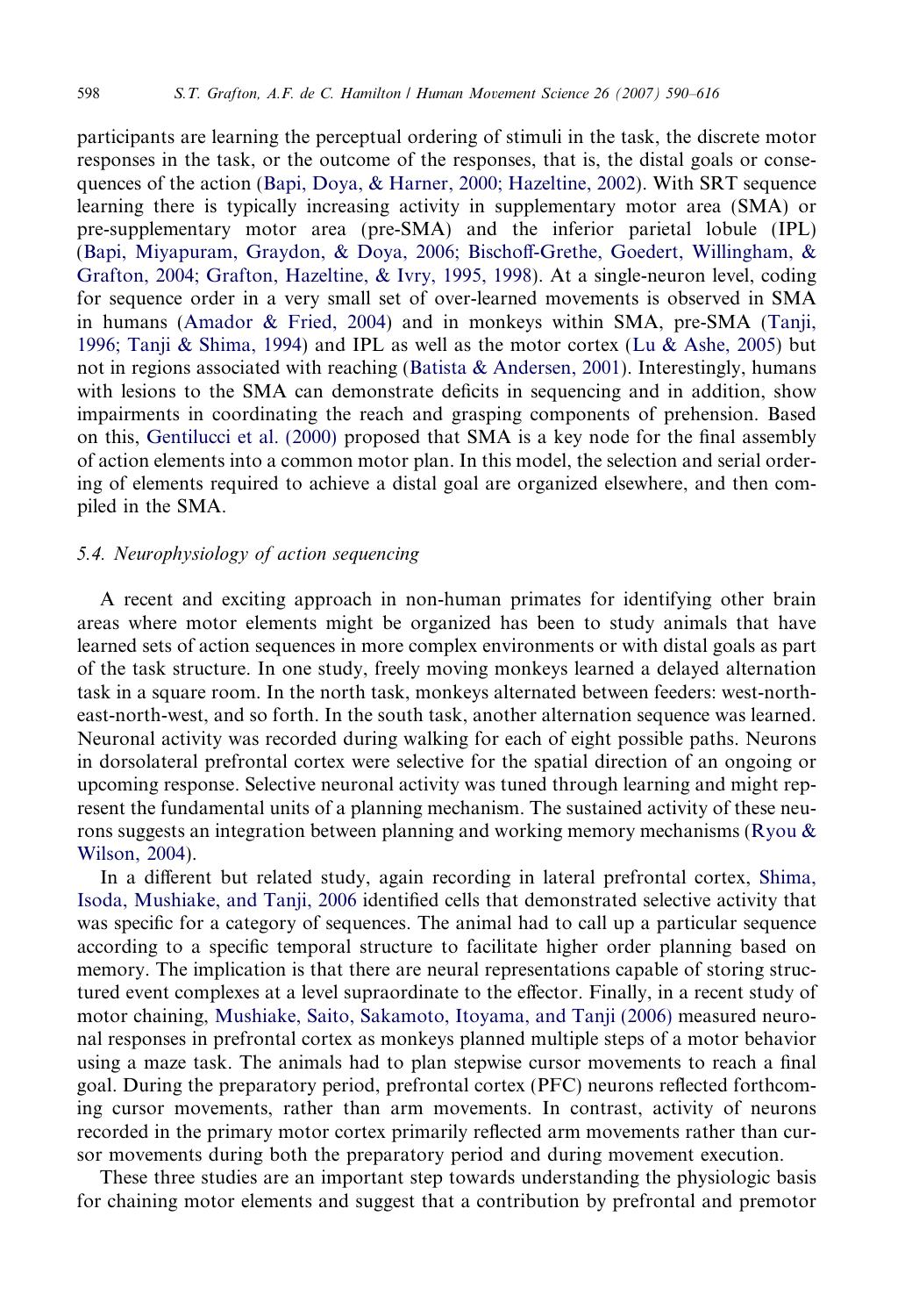areas needs to be considered in parallel human studies. The limitation of these studies is that the animals have over-learned a narrow set of motor sequences, thus they provide only a partial answer. They do not yet demonstrate the relationship between chaining and adaptive variability for selection of motor elements based on a given context and motor goal. In addition, the functional position of these PFC neurons within a larger control hierarchy needs to be characterized. In particular, recordings have not yet been performed in parietal cortex during these goal-sequencing tasks, so the relative contributions of parietal and frontal cortex to the hierarchical control of goal directed actions is not clear from the monkey data.

# 5.5. Human brain imaging evidence of control hierarchy

Two decades of imaging of the human motor systems using measurements of cerebral blood flow by positron emission tomography and changes of blood oxygen level dependent (BOLD) signals with functional MRI consistently demonstrate a widely distributed set of cortical and subcortical areas involved in volitional movement. As shown in Fig. 1, there is extensive recruitment of parietal, premotor and motor areas for even the simplest of movements, such as visuomotor tracking.

## 5.5.1. Preparation versus execution

A long standing idea is that control hierarchies should be reflected by differences in those areas that are recruited for preparation and execution ([Passingham, 1993\)](#page-25-0). It has been possible to dissociate neural substrates for planning and execution processes by means of go, no-go tasks ([Johnson-Frey et al., 2005; Kawashima et al., 1996; Tunik,](#page-24-0) [Schmitt, & Grafton, 2007](#page-24-0)) or instructional delay [\(Simon et al., 2002; Toni, Schluter,](#page-26-0) [Josephs, Friston, & Passingham, 1999\)](#page-26-0). These studies show greater activity in dorsal



Fig. 1. The visuomotor brain. All cortical areas showing increased activity during compensatory visuomotor tracking with the right hand relative to rest are shown in color, superimposed on a population based surface atlas of the human brain (PALS dataset and Caret visualization tools [http://brainmap.wustl.edu/caret\)](http://brainmap.wustl.edu/caret). Data are from 8 participants, left column is right hemisphere, right column is left hemisphere, upper row is medial surface (inverted).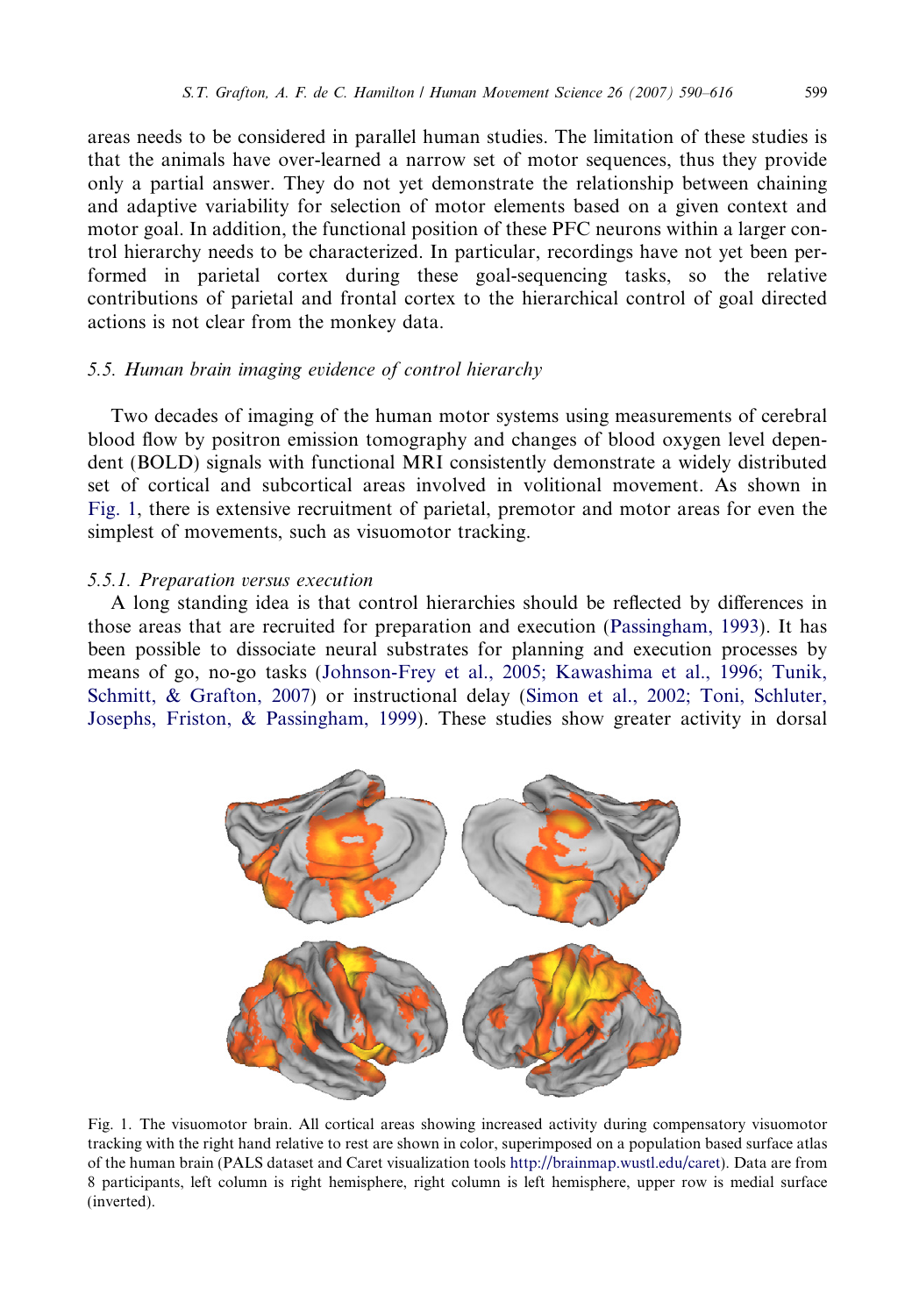premotor and posterior parietal cortex during the planning phase, particularly in tasks where participants are performing motor selection of simple responses based on previously learned sensorimotor associations including choice reaction time tasks ([Eliassen, Souza, &](#page-22-0) [Sanes, 2003; Grafton, Fagg, & Arbib, 1998; Toni et al., 1999; Toni, Rushworth, & Pass](#page-22-0)[ingham, 2001; Toni, Thoenissen, & Zilles, 2001](#page-22-0)). This is a very narrow range of behavioral complexity for defining a control hierarchy, with a small set of areas demonstrating greater activity for choice of a discrete movement relative to execution. Attempts to identify anatomic hierarchy based on manipulations of more complex behavior have been difficult to perform because of the limitations in what can be accomplished by a participant in the imaging device.

## 5.5.2. Imagined movement

An alternative approach has been to use imagined movement as a surrogate marker of motor planning, with the idea that imagined movement captures just the supraordinate level relative to execution in a motor control hierarchy [\(Roland, 1984; Roland, Skinhøj,](#page-25-0) [Lassen, & Larsen, 1980; Tyszka, Grafton, Chew, Woods, & Colletti, 1994](#page-25-0)). Here too, there are problems because it is not clear that imagined movement is sufficiently similar to natural motor planning to serve as a surrogate and there is a strong overlap between areas recruited for imagined and executed movements, so that a neuroanatomical hierarchy based on imagined action is not sufficient on its own [\(Grafton, Arbib, Fadiga, & Rizzol](#page-22-0)[atti, 1996; Johnson et al., 2002; Stephan et al., 1995\)](#page-22-0). Imitation tasks could also be used for defining control hierarchies, but in this case there is a challenge of finding a suitable control condition that is equated in terms of working memory load, attention and effort [\(Buccino et al., 2004; Iacoboni et al., 1999; Koski et al., 2002; Leslie, Johnson-Frey, &](#page-21-0) [Grafton, 2004; Tanaka, Inui, Iwaki, Konishi, & Nakai, 2001](#page-21-0)). Because of these problems in using planning related tasks for defining motor control hierarchies, increasing attention has been given to experiments that localize with alternate strategies, including tasks where participants observe other agents performing different types of action ([Decety et al., 1997;](#page-22-0) [Grezes, Armony, Rowe, & Passingham, 2003; Grezes & Decety, 2001\)](#page-22-0).

# 6. Shared substrates for planning and observation of action

# 6.1. The mirror neuron system

There is now strong evidence that observing an action by another, such as grasping an object, using a tool, or performing a whole body movement such as dance recruits a widely distributed network of inferior prefrontal, premotor, parietal and superior temporal cortex [\(Chao & Martin, 2000; Cross, Hamilton, & Grafton, 2006; Grafton et al., 1996; Grafton,](#page-22-0) [Fadiga, Arbib, & Rizzolatti, 1997](#page-22-0)). Broadly speaking, these areas that are responsive during action observation can be referred to as an action resonance network. Subsets of these areas are also active during motor execution. Areas demonstrating activation for both observation and execution are commonly labeled the ''Mirror Neuron System'' (MNS) (Rizzolatti  $&$  Craighero, 2004). This terminology is motivated by the detection and characterization of mirror neurons in the brain of Macaque monkeys.

Single unit recordings in the inferior frontal cortex (area F5) of the monkey have revealed neurons coding for grasp configuration and object shape ([Rizzolatti et al.,](#page-25-0) [1988\)](#page-25-0) and some of these are also responsive to the observation of actions [\(di Pellegrino,](#page-22-0)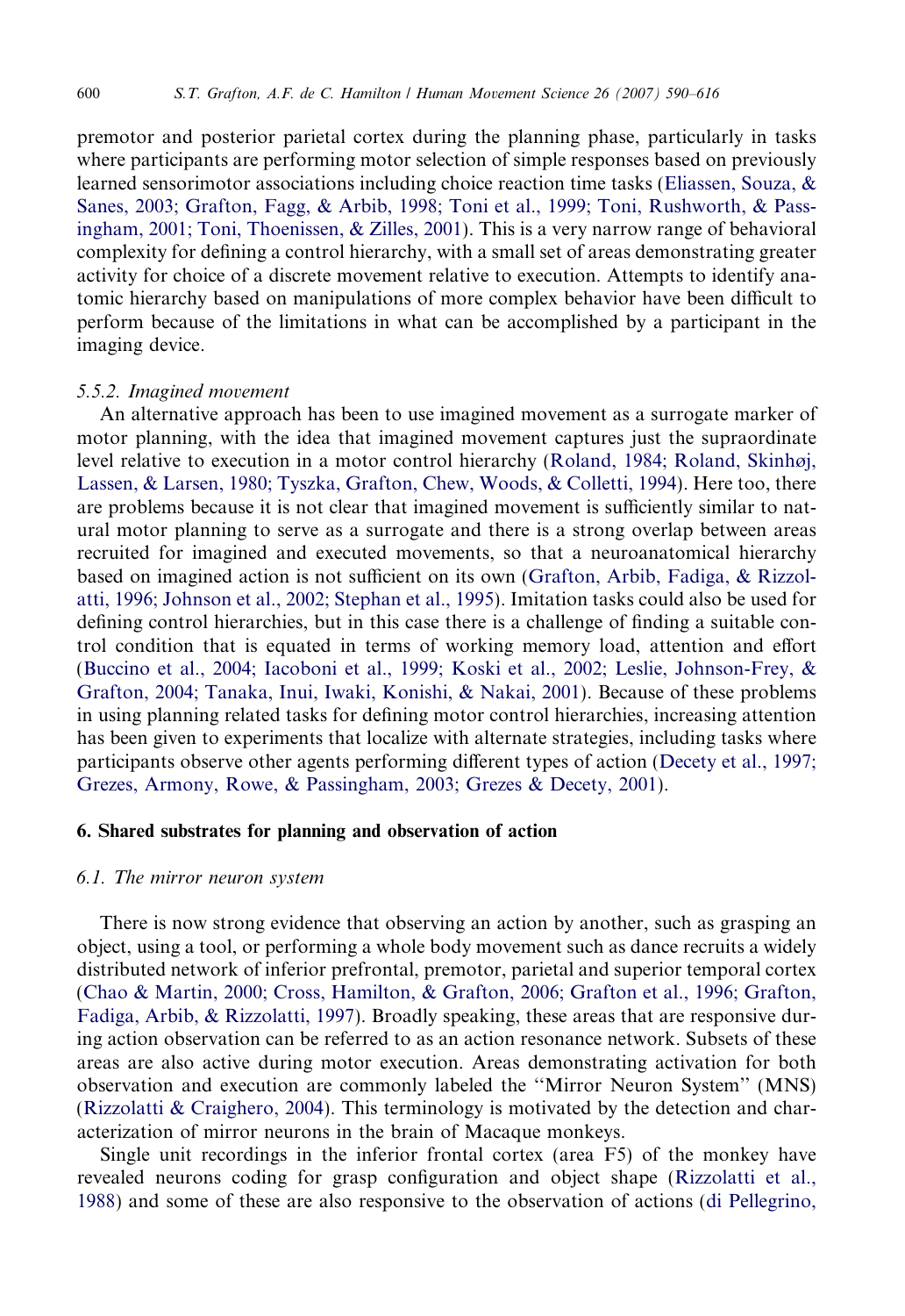[Fadiga, Fogassi, Gallese, & Rizzolatti, 1992; Gallese, Fadiga, Fogassi, & Rizzolatti, 1996\)](#page-22-0). These are neurons that are active when an animal performs a goal directed action, such as grasping a piece of food, and are also active when the animal observes another agent performing the same action [\(Rizzolatti et al., 1987\)](#page-25-0). In particular, it has been shown that some cells in area F5 encode the goal of an action, because they respond when an action is inferred to have taken place out of sight ([Umilta et al., 2001\)](#page-26-0). As such, mirror neurons are strong evidence for the existence of action representation in terms of a goal that is at a supraordinate level relative to perception or execution. Similarly, single unit recordings in the anterior intraparietal sulcus (AIP) in the monkey have found neuronal coding of object shape and grasp ([Sakata, Taira, Murata, & Mine, 1995](#page-25-0)), and it has been reported recently that neurons in monkey IPL fire when an action sequence is observed [\(Fogassi](#page-22-0) [et al., 2005\)](#page-22-0). These data have been interpreted in terms of neural coding for performed and observed intentions in the IPL.

## 6.2. One or many types of mirror neurons?

While the identification of mirror neurons in monkeys clearly demonstrates a representational hierarchy for action that is closely related to hand-object interactions, they also raise many questions as to how the hierarchy is structured. Is there just one type of neuron that is capable of performing supraordinate operations for virtually all types of action and perception including grasping, or are there many types of mirror neurons that vary as a function of the levels of complexity from simple movements like grasping to complex action sequences? A second unsolved issue is how action chaining is organized in this circuit. These are difficult to answer with available evidence because studies of the monkey brain are limited by the fact that in general, only one brain region, and often only one neuron, is tested at a time. This means that it is very difficult to get an overall picture of a motor hierarchy by mapping single unit mirror properties alone. Furthermore, the tasks used in different studies can be quite variable, and do not necessarily separate the different levels of representation. In particular, studies of grasping in monkeys have not always distinguished hand configuration from object identity ([di Pellegrino et al., 1992; Sakata et al., 1995](#page-22-0)). Finally, while there are homologies between the human and monkey brain, there are also major differences, which are matched by behavioral differences in planning, tool use, flexibility of action and the ability to infer other people's intentions, all of which are limited or absent in monkeys.

#### 6.3. Imaging the human mirror neuron system: Promise and challenges

Defining a MNS in humans by functional imaging has generated considerable excitement as a strategy for expanding the physiologic recording approach used in the monkey brain ([Grezes et al., 2003\)](#page-23-0). If the MNS is recruited similarly for both action execution and observation, then it becomes practical to characterize action hierarchies with observation tasks alone using an enormous variety of action movies and, thus, bypassing the physical limitations of trying to execute complex actions in the scanner. Given this logical leap to action observation as a surrogate method, there is a need for caution and a clear analysis of what assumptions and potential errors are inherent in using functional imaging to define a human MNS. Whether the human MNS actually contains mirror neurons remains unknown, the precise demarcation of the human mirror neuron system remains undefined, and there is no agreement on operational criteria for what observation/execution tasks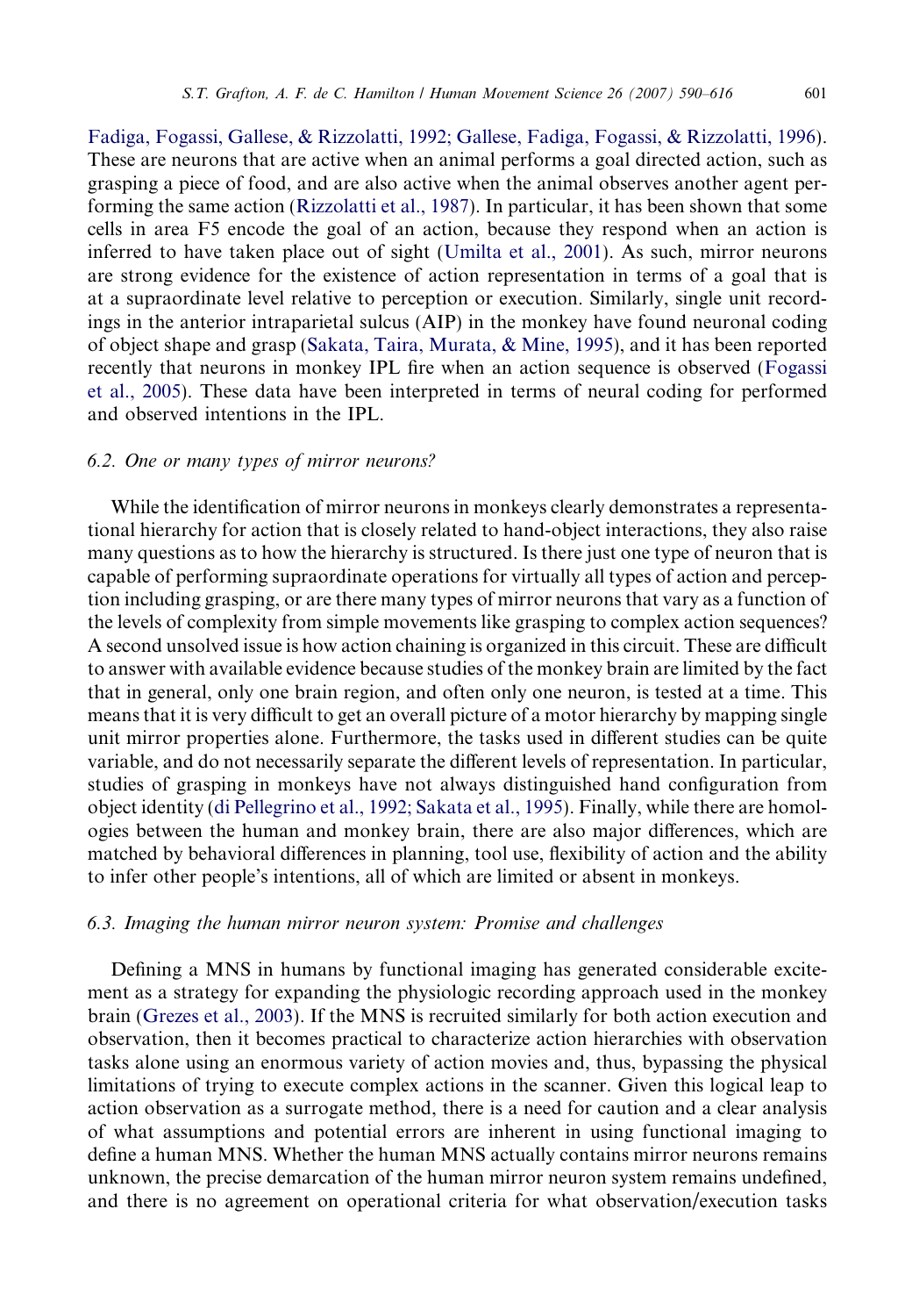should be used in humans to locate the human MNS. MNS studies have historically relied on imitation tasks, which is potentially problematic because imitation is a very complex behavior requiring working memory and because imitation was never used to identify mirror neurons in non-human primates in the first place [\(Arbib et al., 2000; Aziz-Zadeh,](#page-21-0) [Koski, Zaidel, Mazziotta, & Iacoboni, 2006; Buccino et al., 2004; Koski, Iacoboni,](#page-21-0) [Dubeau, Woods, & Mazziotta, 2003\)](#page-21-0).

# 6.3.1. Limitations of reverse inference

There is a problem with concluding that *any* fMRI response in premotor or parietal cortex is related to the MNS, without demonstrating overlap of both observation and execution responses in the same participants [\(Iacoboni et al., 2005](#page-23-0)). Nevertheless, it is not uncommon to find declarative statements in the imaging literature concluding that increased activity in a premotor or parietal area (irrespective of what the task is), signifies that the underlying cognitive process must be a mechanism based on mirror neurons [\(Buc](#page-21-0)[cino, Binkofski, & Riggio, 2004; Iacoboni et al., 2005\)](#page-21-0). This is an example of reverse inference, where a cognitive process is inferred by a local activation. The validity of this inference is critically dependent on the consistency of finding the local activation [\(Pold](#page-25-0)[rack, 2006\)](#page-25-0). The human MNS is located somewhere within premotor, parietal and inferior frontal cortex ([Grezes et al., 2003](#page-23-0)). There is no agreed upon criteria for mapping the MNS in this relatively large expanse of cortex and so reverse inference is particularly problematic. In addition, even if a brain imaging study shows recruitment in a particular area during both action observation and execution, then one cannot automatically conclude that the same population of neurons is generating the fMRI activation under both conditions [\(Grezes et al., 2003](#page-23-0)). It is possible that a given brain region, such as ventral premotor cortex, contains one set of neurons for perception and another for execution. In this case there is no population of neurons that is representing both perception and motor execution at a supraordinate level of explanation.

## 6.3.2. Boundary conditions for generalizing the MNS

It is not clear if all functional imaging studies that identify a brain response that is supraordinate to observation or execution should be called MNS. This enthusiastic use of the MNS as an explanatory principle for any process involving vision of or execution of a behavior has created exuberant generalization. This single population of neurons in the human brain has now been credited for the foundation of action formation, action recognition, language, imitation, learning, theory of mind, intentionality and social cognition ([Arbib et al.,](#page-21-0) [2000; Gallese, Keysers, & Rizzolatti, 2004; Miall, 2003\)](#page-21-0). It has even been argued that an intact MNS is needed to prevent autism ([Burns, 2006; Williams, Whiten, Suddendorf, &](#page-22-0) [Perrett, 2001](#page-22-0)). The problem of generalization is particularly important in light of a recent criticism of intention coding by the mirror neuron regions ([Jacob & Jeannerod, 2005](#page-24-0)), which argues that actions are not sufficient to determine intentions, and that only low-level kinematic representations should be found in motor regions such as the mirror neuron system. The core problem is that we are at a very early stage of knowing the boundary conditions for which the MNS is a useful heuristic for understanding human behavior.

## 6.3.3. Using action observation to understand action representation

Despite these criticisms of the MNS, it remains an important framework for determining the organization of action representation in humans. A basic question that we have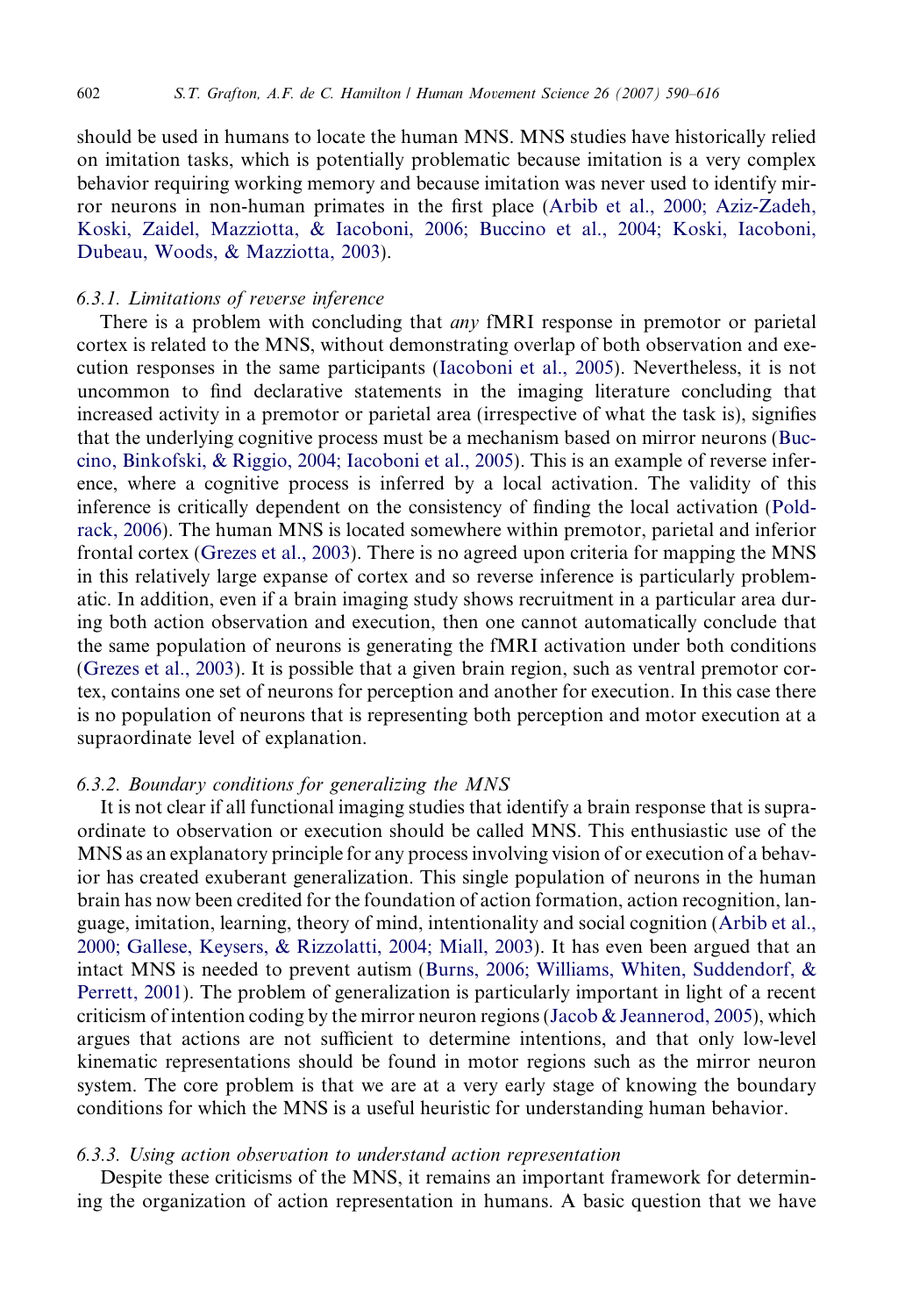been interested in is whether areas that are active during action observation and part of the MNS operate as a functionally uniform network or whether it is possible to detect functional gradations within the circuit depending on the level of action being processed. Such a gradient across the functional anatomy would suggest that there are multiple levels of representation for action understanding at a cognitive level and similar levels likely exist for performed action organization. This experimental logic can be traced back to Donald Hebb, who was one of the first to argue that if processes can be dissociated on a neuroanatomical level, then they should be considered as cognitively distinct operations ([Hebb,](#page-23-0) [1949](#page-23-0)). For the action resonance network and the MNS, if we can show that different brain areas are recruited for different kinds of action observation, then the human MNS may need to be broken into component processes at both a cognitive and anatomical level.

Only a limited number of neuroimaging studies have attempted to distinguish different levels of the motor hierarchy based on manipulations of action observation. This is a challenging problem using standard subtraction methodology because any single task involving action observation requires simultaneous processing across all levels of action understanding. For example, if participants observe a video clip of a hand action during fMRI, e.g., ([Buccino et al., 2001\)](#page-21-0), brain regions involved in processing visual motion, hand kinematics, goals and intentions will all be activated, and it is hard to design a control condition that is missing any one of these levels without introducing confounds. For example, a few studies have used videos of actions without an object and thus without a clear goal or intention, in comparison to videos of goal directed actions [\(Pelphrey, Morris, & McCarthy, 2004\)](#page-25-0). However, any differences could be due to low-level perceptual differences rather than differences of intentionality. Similar problems arise in studies using 'accidental' or irregular actions versus expected actions as stimuli [\(Manthey, Schubotz, & Von Cramon, 2003\)](#page-24-0). In this case, confounds related to violations of expectancies or error detection dominate the contrast. Another approach has been to vary the background within which an action is performed [\(Iacoboni et al., 2005\)](#page-23-0). In this case, differences of context define the goal of the movement. But there are other differences as well, including visual scene complexity, flanker effects, task difficulty, movement kinematics, and saliency. These confounds underscore the need to develop novel approaches other than the traditional subtraction method to distinguish intentions or kinematics across levels in the motor hierarchy.

# 7. New insights of action hierarchy from repetition suppression

#### 7.1. Repetition suppression

We recently employed a method to distinguish levels of action representation based on a phenomenon called repetition suppression (RS). RS has been extensively used in studies of visual representations [\(Grill-Spector & Malach, 2001; Kourtzi & Kanwisher, 2000\)](#page-23-0), where it is sometimes referred to as fMRI-adaptation. Repetition suppression is based on reduced physiologic responses to repeated stimuli. [Fig. 2](#page-14-0) is an example of an RS paradigm from one of our fMRI studies. The phenomenon is not unique to fMRI and is also observed at the level of single neurons. There are three major advantages to the RS approach. First, it allows us to identify changes within a class of stimuli or a level of the hierarchy rather than between classes. In this way, different levels of representation for the same stimulus can be analyzed independently. Second, it can be associated with behavioral correlates, such as reaction time priming [\(Maccotta & Buckner, 2004; Wig,](#page-24-0)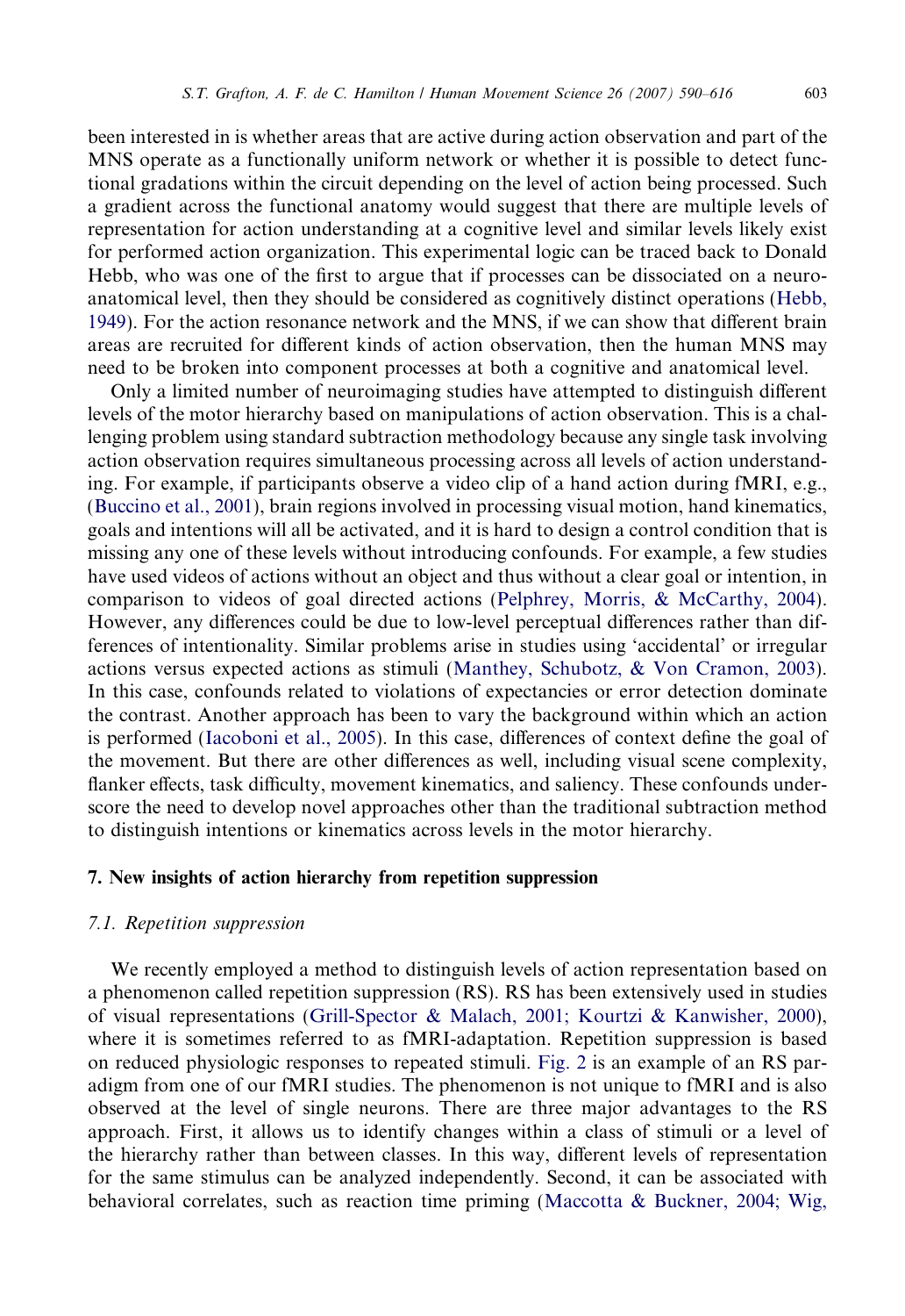<span id="page-14-0"></span>

Fig. 2. Example of trial ordering in a series of repetition suppression experiments. In a given sequence, when a stimulus of a given class, such as an object is repeated (Row B), there is reduction of BOLD related responses (Row A). Similar effects apply for different types of objects (Row C). The prediction is that different areas will show RS effects for outcomes of actions (Row D, E) and these can be separated from lower level features such as grip, trajectory and means.

[Grafton, Demos, & Kelley, 2005](#page-24-0)), although we do not make use of this behavioral consequence here. Third, RS data can usually be interpreted as an effect related to neuronal population coding, because suppression occurs when two successive stimuli are represented in the same neural population, and release from suppression occurs when two successive stimuli are represented in different populations.

This interpretation of RS data depends on two simple assumptions. First is the assumption of population coding within brain regions, for which there is extensive evidence in many parts of the cortex [\(Britten, Shadlen, Newsome, & Movshon, 1993; Georgopoulos,](#page-21-0) [Schwartz, & Kettner, 1986](#page-21-0)). Second, the population response must change when the same stimulus feature is repeated. The precise pattern of this change remains a subject of debate. It could be due to an overall reduction of neuronal firing, a decrease in firing duration, or a sharpening of neuronal tuning curves [\(Grill-Spector, 2006; Krekelberg, Boynton, & Van](#page-23-0)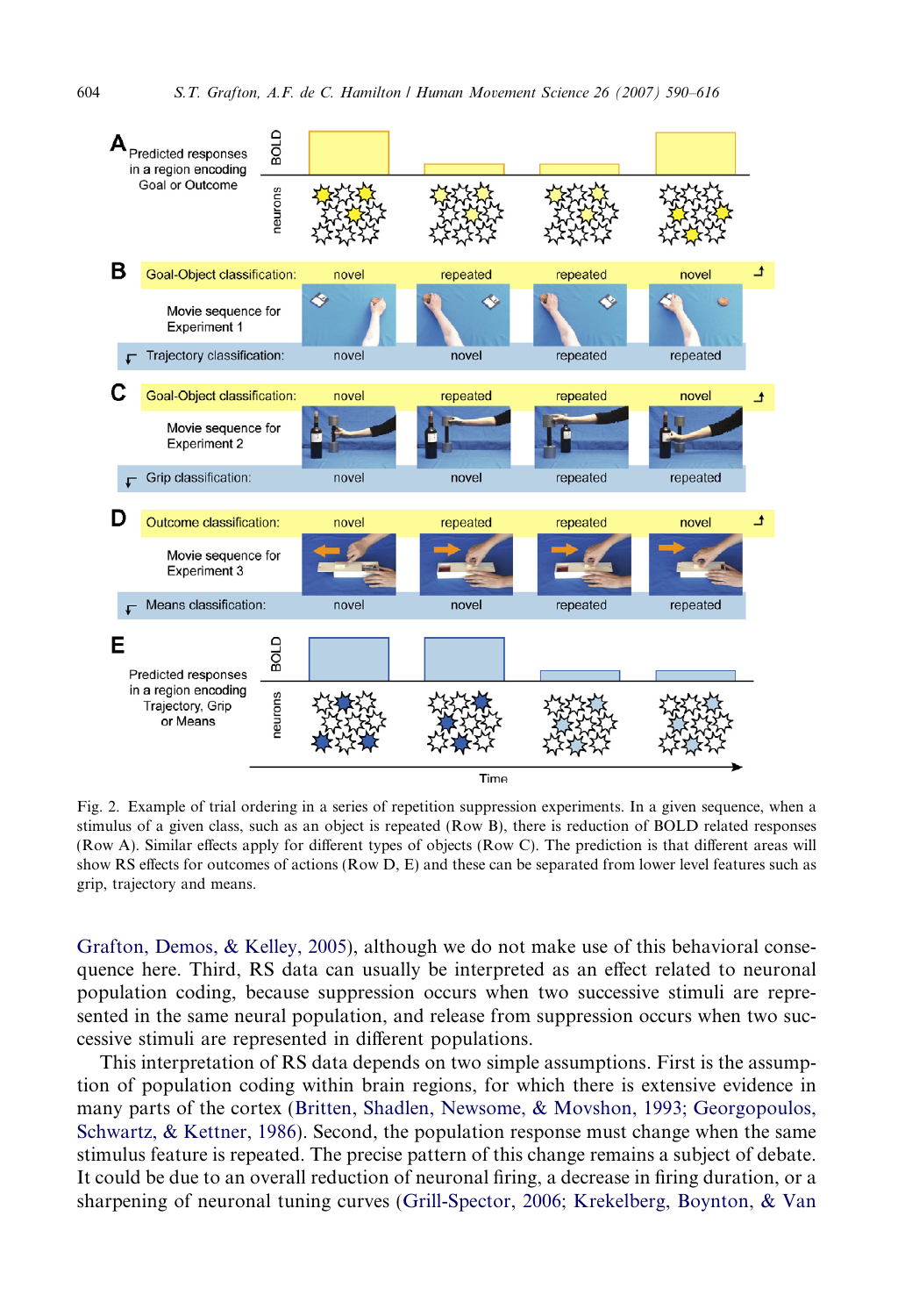[Wezel, 2006\)](#page-23-0). Despite these different causes at the neuronal level, the observation of population suppression to repeated stimuli is not in doubt and the principle of measuring RS in order to infer neuronal population coding appears to be sound.

A final issue that arises when using RS in motor studies is the assumption that the phenomenon occurs consistently across the neocortex. The vast majority of studies have examined RS in visual regions such as the lateral occipital complex and fusiform face area ([Henson et al., 2003\)](#page-23-0). However, there is also evidence for RS in memory ([Buckner et al.,](#page-22-0) [1998](#page-22-0)) and visual processing tasks ([Shmuelof & Zohary, 2005](#page-26-0)) modulating frontal and parietal regions, and RS studies have been used to examine semantic [\(Thompson-Schill,](#page-26-0) [D'Esposito, & Kan, 1999](#page-26-0)), syntactic ([Noppeney & Price, 2004\)](#page-25-0) and numeric [\(Pinel, Deh](#page-25-0)[aene, Riviere, & LeBihan, 2001\)](#page-25-0) representations. This plurality suggests that it should also be effective for studying action representation.

## 7.2. Constructing an action hierarchy

To identify possible topologies in the human brain corresponding to a motor hierarchy, we developed a library of stimulus sets designed to induce RS based on different observed features. They are listed here in a relative hierarchy from lowest to highest level of complexity.

# 1. Kinematics.

- (a) Reach trajectory. RS at this level is related to the detection of how an agent is approaching an object.
- (b) Grip configuration. This level is defined by the specific hand-object interaction, such as a power or precision grip.
- (c) Means. This encompasses several features, including dynamic interactions based on object weight and the specific transport or manipulation of an object.
- 2. Goal-object. This is defined by the identity and function of the grasped object.
- 3. Outcome. This is defined by the physical consequences of an action, for example altering the position or configuration of objects in the world.

In all our experiments we used a one-back RS design, where each stimulus is defined as novel or repeated relative to the one stimulus before it. This approach is motivated by the fact that RS is largest on a single repeated trial immediately following the prime stimulus and the amount of suppression does not increase after approximately 8 stimuli [\(Grill-Spec](#page-23-0)[tor, Henson, & Martin, 2006](#page-23-0)). Thus, a one-back design provides an efficient and flexible approach to inducing and measuring RS within a single set of stimuli. While this is happening, participants are performing incidental tasks such as monitoring for a target and are unaware of the repetition structure. Thus, the task is well balanced in terms of topdown attention and cognitive set. From a practical standpoint, it becomes difficult to dissociate more than 2 or 3 factors by RS in a given fMRI experiment. The results described below reflect a composite of three recent reports.

#### 7.3. Experiment 1: What and where of grasping

In our initial experiment we measured repetition suppression for which one of two possible objects was grasped, and for the trajectory used to grasp the object. Participants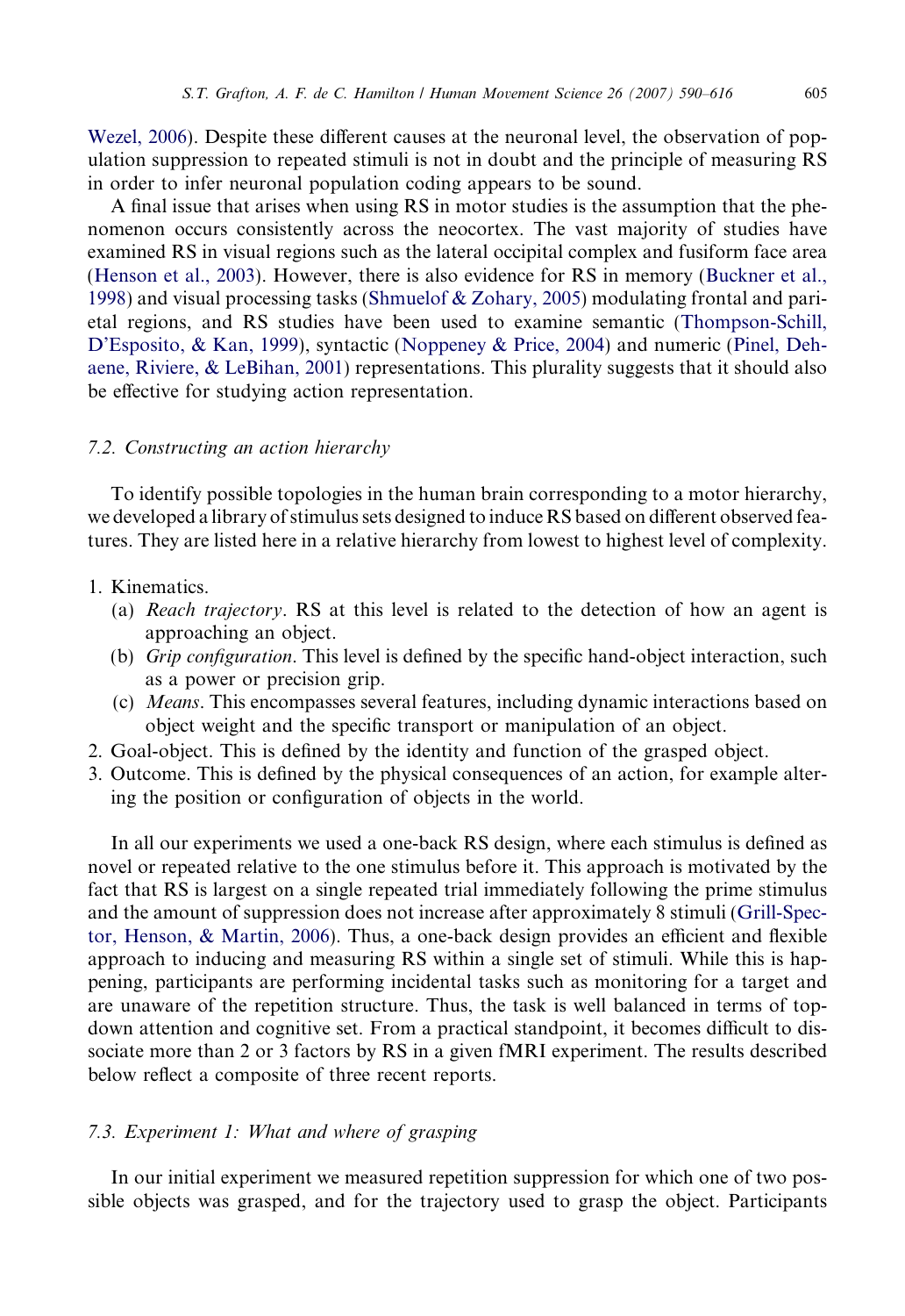<span id="page-16-0"></span>watched brief movie clips of a hand reaching and grasping one of two objects, such as a cookie or a computer diskette as shown in [Fig. 2](#page-14-0). Each of the objects was positioned to the right or left of midline, so that trajectory could be independently manipulated with respect to which object was grasped. The actor used a similar grip to take each object, then lifted it and transported it to the midline and the trial ended. Thus, there was no change in the grip or in the means or outcome of the hand-object interaction between movies. Only the identity of the grasped object was manipulated. In this experiment, the essential goal of the task is grasping the object. Thus, the key RS effect is at the level of a goal as defined by object identity.

The main finding was a strong RS effect in the left anterior intraparietal sulcus (aIPS) when the same object was grasped, irrespective of trajectory, Fig. 3, top right. aIPS was not sensitive to trajectory. Instead, RS effects for trajectory were observed in left lateral occipital sulcus and right superior precentral sulcus, Fig. 3, top left. This result provided clear evidence for an action hierarchy during observation that is based on differences between reach kinematics and the goal of the action defined by the grasped object.

Localization of an action goal based on specific objects to aIPS is a generalization of the conventional view that this is an area for grip selection. Numerous fMRI studies comparing reach and grasp identify greater activity in aIPS for grasp ([Binkofski et al., 1998; Cul](#page-21-0)[ham et al., 2003; Frey, Vinton, Norlund, & Grafton, 2005](#page-21-0)). In addition, isolated lesions to this region disrupt grasp control but not reach kinematics [\(Binkofski et al., 1998; Frak,](#page-21-0) [Paulignan, Jeannerod, Michel, & Cohen, 2006](#page-21-0)). This evidence supports the proposal that



Fig. 3. Anatomic substrates of action observation hierarchy. Repetition effects for low-level kinematics, such as hand trajectory, grip size and object movement are localized to visual association cortex including inferior occipital cortex and the posterior superior parietal cortex (parietal reach region). RS for object-centered goals strongly modulates the anterior intraparietal sulcus and left ventral premotor cortex. Sensitivity to the outcome of an action overlaps to a certain degree with goal-object areas, but also strongly modulates activity in bilateral inferior parietal lobule and right ventral premotor cortex. Data are adapted from three separate RS experiments [\(Hamilton & Grafton, 2006, 2007, in press\)](#page-23-0).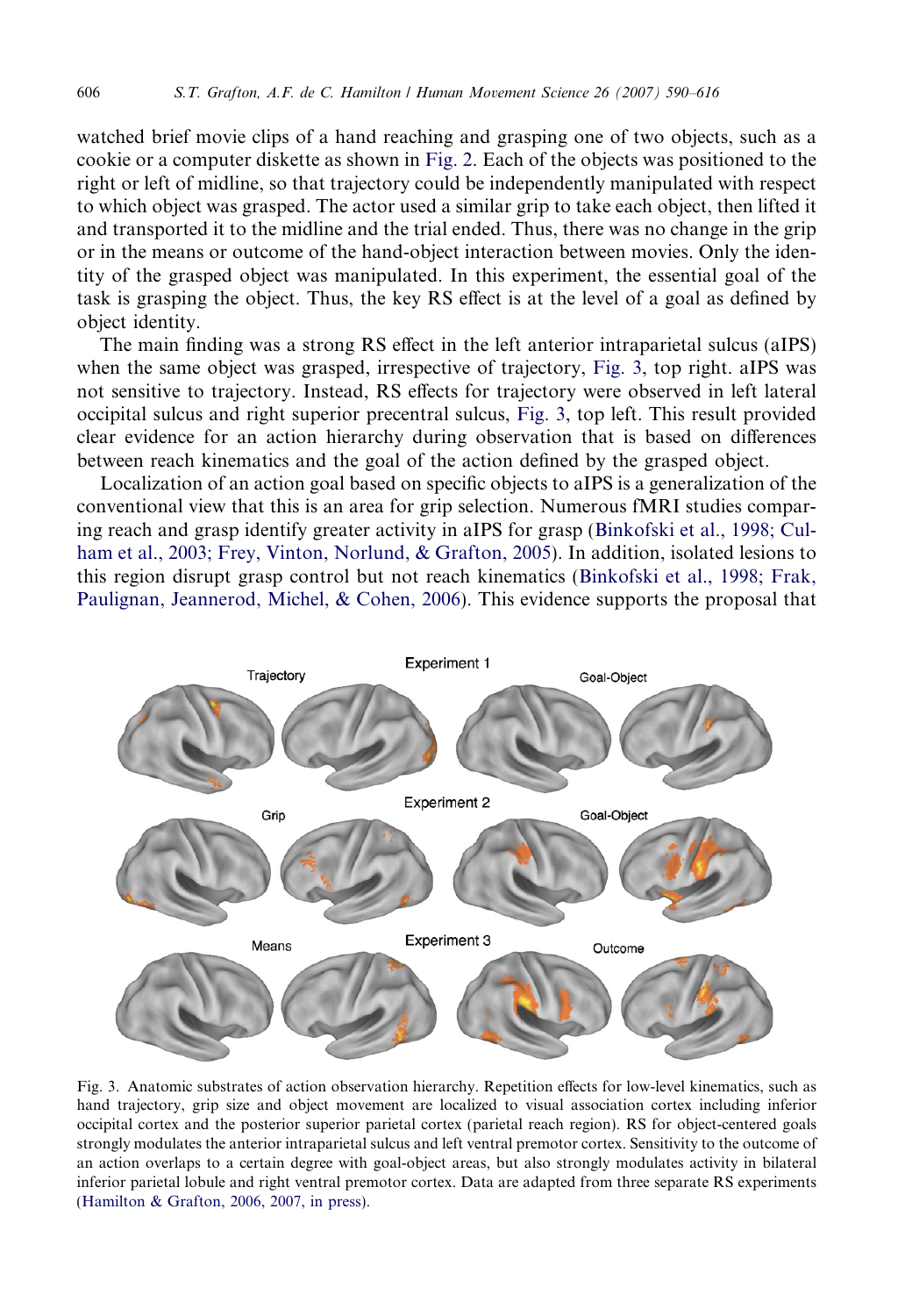this region is a homologue to area AIP identified in non-human primates including macaque monkeys [\(Luppino, Murata, Govoni, & Matelli, 1999](#page-24-0)). A traditional view of AIP function is that it is a repository of grip apertures generated from object features. Two dimensional features of images projected onto the retina such as object shape, size, and orientation have been found to be encoded not only in early visual areas, but also by neurons in monkey area AIP ([Murata, Gallese, Luppino, Kaseda, & Sakata, 2000](#page-25-0)). Neurons representing 3D shape have been found in the caudal intraparietal sulcus (area CIP) ([Sak](#page-26-0)[ata, Tsutsui, & Taira, 2005; Tsutsui, Taira, & Sakata, 2005](#page-26-0)) as well as in an anterior section of the lateral bank of the intraparietal sulcus, area AIP ([Sakata et al., 2005](#page-26-0)) of monkeys. Object specific firing occurs with or without vision of the grasping hand [\(Mur](#page-25-0)[ata, Gallese, Kaseda, & Sakata, 1996](#page-25-0)).

One way to interpret this data on AIP neurons in monkey and aIPS BOLD responses in humans is that this parietal area integrates visual and motor information to represent hand-object interactions at a level of grip selection. An alternative view is that the area is mediating a more abstract representation, related to the goal of the task. One cannot conclude from the first study alone which of these is a more plausible explanation. This is addressed in the next experiment.

# 7.4. Experiment 2: What and how of grasping

In the second experiment, referred to as the wine drinkers task, participants watched an actor reach out and grasp either a wine bottle or a dumbbell placed on end ([Fig. 2](#page-14-0)). The trial ended after the object was lifted and placed in a new location. Two levels of action representation were localized using RS [\(Hamilton & Grafton, 2007\)](#page-23-0). First, we varied whether they saw a grasp of the dumbbell or wine bottle, thus allowing an independent replication of the goal-object RS effect determined in Experiment 1. Second, we manipulated how the hand grasped the object. A wine bottle and dumbbell each have a thin part and thick part. In a given trial, for example, the wine bottle would be grasped either by the body or the neck. With this manipulation we could test if aIPS responses are related to a higher order goal-object process or to local kinematic features of how the hand is interacting with the object, or both.

RS effects for goal-object effects were again localized to left aIPS extending into the adjacent IPL as well as the right aIPS, [Fig. 3](#page-16-0), right middle. These findings provide a strong replication of Experiment 1 [\(Hamilton & Grafton, 2006](#page-23-0)), where left aIPS was reported. Using a statistical threshold appropriate for an exploratory analysis, RS for goal-object was also found in left inferior frontal gyrus (IFG). The critical question was whether aIPS was only sensitive to what was grasped, or if it also showed RS effects for how the hand grasped the object or how the object moved.

The main RS effect of how the object was grasped [\(Fig. 3,](#page-16-0) left middle) identified three clusters in the inferior and middle occipital regions, a single cluster in the IFG, and a region of the middle IPS. RS for grip was also seen in the SMA and MFG, but there was no evidence of RS for grasp in the anterior IPS or in IPL in either the left or right hemisphere. Interestingly, in a previous fMRI study using a one-back detection task where participants observed static pictures of hand-object interactions we were able to identify increased IFG activity when the hand and object had a functional relationship compared to pictures where the hand and object were in an unrelated configuration ([Johnson-Frey](#page-24-0)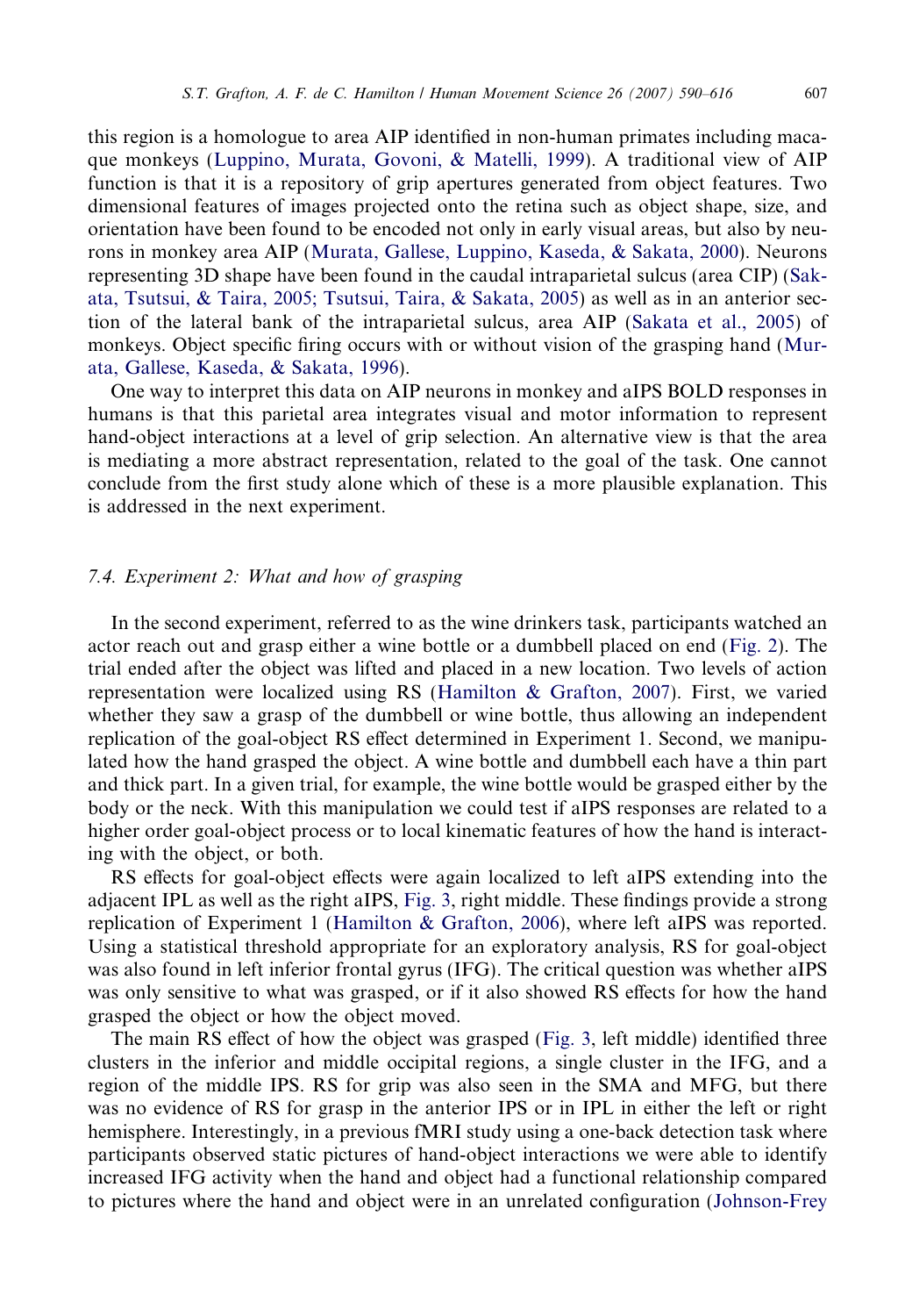[et al., 2003\)](#page-24-0). These results point to a particular sensitivity of IFG for the detailed kinematic features between the handgrip and object.

Taken together, the results of Experiments 1 and 2 provide strong evidence for multiple levels of grasp related action representation in the brain. In particular, the lateral occipital regions contribute to a visual analysis of hand-object kinematics for both how the hand approaches an object, the specific grip on the object and the subsequent movement of the object. In parallel, the inferior frontal region is sensitive to the local kinematic features of how an object is gripped. The relative differences of RS for trajectory and grip are in keeping with a long standing idea that grasp planning and reach control can be represented separately, but are usually linked in prehension tasks ([Faillenot, Toni, Decety,](#page-22-0) [Gregoire, & Jeannerod, 1996](#page-22-0)). Finally, we can assert that the role of aIPS, based on two RS experiments, is at the level of representing an object as a goal for the hand.

# 7.5. Experiment 3: What and why of grasping

The final RS experiment considered physical outcomes of actions ([Hamilton & Graf](#page-23-0)[ton, in press\)](#page-23-0). Outcomes are central to organizing motor behavior and the neural substrates that support outcome representation might also play a role in related social behavior, such as identifying intentionality or mental states in others [\(Frith & Frith,](#page-22-0) [2006\)](#page-22-0). To localize outcomes for motor actions in the brain, participants observed actors manipulating objects or tools to accomplish a particular goal. For example, in one trial they might see the actor reach and grasp the sliding top of a wooden box and push or pull the lid. Depending on the starting position of the lid, the outcome of the movement was to either open or close the box. Using RS, we could independently manipulate the outcome (open or close the box) from the means to accomplish the outcome (push or pull the lid). Participants observed a large battery of movies capturing a broad range of familiar behaviors including turning a stove on or off, switching a light on or off, tying or untying a string, drawing or erasing with a pencil and hammering a nail or a nut by two different means. An RS effect for outcomes was found in the bilateral IPL and the IFG, [Fig. 3](#page-16-0), bottom right. In all these clusters, the robust response to novel outcomes was suppressed when the same outcome was repeated on a second trial, regardless of the means used to generate the outcome. Analysis of the responses to each of the individual sets of movies indicated that the RS effects for outcome in parietal and frontal areas were not driven by a single action or outcome, but generalized across a wide variety of actions. A striking aspect of the result was the strong shift to right hemisphere parietal and inferior frontal areas for outcomes.

In Experiments 1 and 2, grasping a particular object could be considered a type of low-level outcome in the sense that the final goal-object interaction was the purposeful movement. If so, then there might also be evidence for an RS effect in aIPS for the more complex action outcomes in Experiment 3. To test for this, a region of interest analysis was performed in the aIPS using the localization of Experiments 1 and 2. Within this region of interest, significant suppression for repeated outcomes was detected, supporting a model in which aIPS is involved in goal representation for tasks spanning a range of complexity.

An analysis of RS effects for means, comparing repeated movements and novel movements irrespective of outcome identified weak effects in left middle intraparietal sulcus, left lateral occipital cortex and left superior temporal sulcus [Fig. 3,](#page-16-0) bottom left. These results show that these visual areas support the analysis of motor parameters. This is consistent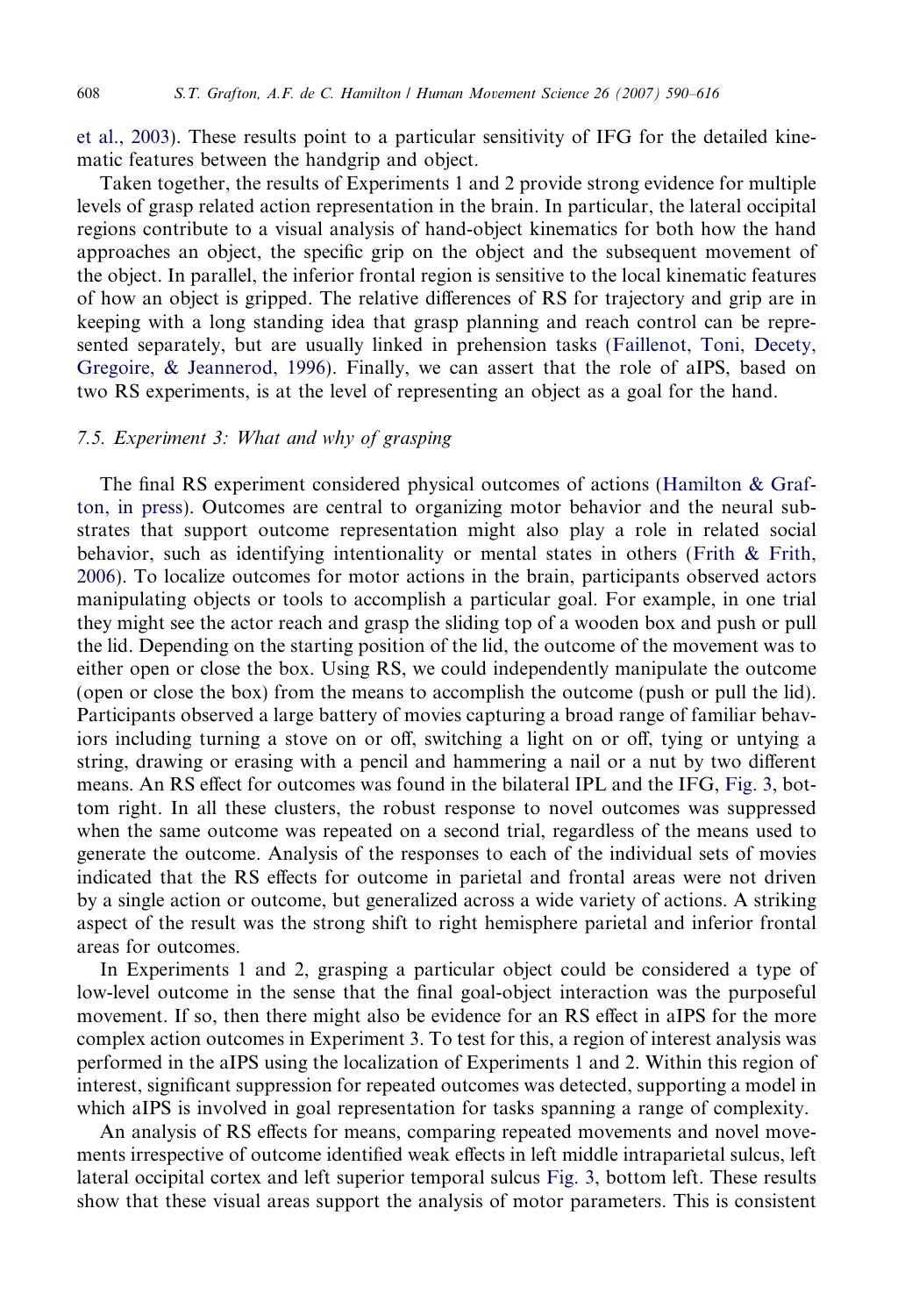with data from Experiments 1 and 2 showing RS in left lateral occipital cortex for hand trajectory and grasp and motivates our schema that combines trajectory, grip and means into a common level.

# 7.6. Potential pitfalls of the RS method

There are three important issues that might affect our interpretation of these RS experiments. First is the incorrect assumption that the three levels of behavior that we examined for RS effects *must* be independent of each other for this approach to be informative. This assumption is clearly not true at a behavioral level, as there is much evidence that the kinematics of performed hand actions are altered by the goal of the action [\(Ansuini, Santello,](#page-21-0) [Massaccesi, & Castiello, 2006; Gentilucci et al., 1997\)](#page-21-0). Furthermore, in RS imaging experiments there is no requirement that the different levels must be independent parameters of interest. The RS experiments simply identify brain areas most sensitive to one or more levels of control, and this experimental method is biased towards the detection of modularity across functional levels. The results of the RS experiments do not exclude the existence of shared processing across action levels. Obviously, these relative levels of control all interact with each other.

Given the tight coupling between kinematics and goals, a second question is whether RS effects for outcome are actually due to more subtle differences of kinematics rather than the outcome itself. However, if this were the case, we would expect to see similar RS for both the subtle kinematic effects for different outcomes and also for kinematic differences irrespective of outcomes. This was not the case. Instead, across Experiments 2 and 3 we independently obtained similar RS effects for studies for kinematic related repetition irrespective of goal or outcome ([Hamilton & Grafton, 2006; Hamilton, Wolpert, Frith, &](#page-23-0) [Grafton, 2006](#page-23-0)). Thus it is implausible to suggest that kinematic representations rather than outcome representations are driving the observed effects at higher levels of the action hierarchy.

The third question that arises from these three experiments is the possibility of an attentional confound. Parietal cortex, in particular on the right, has been associated with spatial attention ([Corbetta & Shulman, 2002\)](#page-22-0), so it becomes important to consider whether the RS effects we observed could be due to manipulation of attention. To test this we manipulated participant's task related attention during Experiment 2 ([Hamilton & Grafton,](#page-23-0) [2007](#page-23-0)) but did not find any differences in the RS. Furthermore, if attention alone were responsible for the RS we identified, we would expect to see RS in the same 'attentional' brain region for every contrast. The fact that we found a distinct set of brain regions for grasps, goals and outcomes is evidence that the RS effects are truly reflecting neuronal population coding in different brain areas, rather than a general attentional phenomenon.

## 7.7. Implications for understanding the organization of action

The three brain imaging experiments of action observation based on the RS method identify a distributed set of brain regions that are differentially activated as a function of the complexity of motor behavior in relationship to the final outcome of a movement. The range of behavior we studied spanned three levels of behavioral complexity and stopped at the level of action outcome. Our results are particularly relevant for defining a functional-anatomic hierarchy involved in understanding intentionality as defined by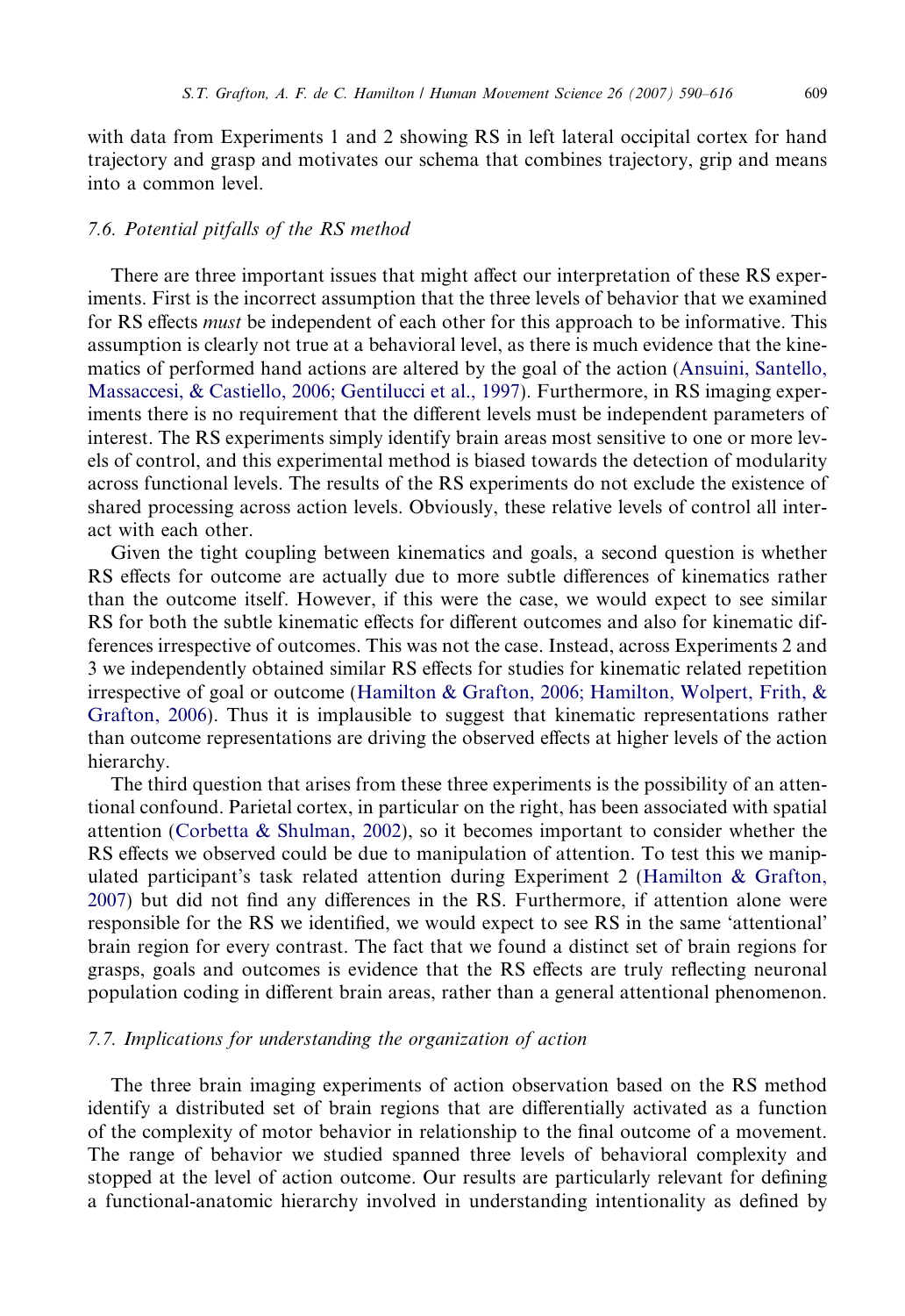watching another person as they manipulate objects. In these experiments, the manipulated object defined the outcome of an action, and was not a tool for achieving a particular outcome. It will be critical in future studies to determine how the incorporation of a tool into an action scheme would be represented in this hierarchy. In addition, it will be interesting to determine if this same functional-anatomic hierarchy is invoked for the understanding of more complex intentions such as human social interaction or in generating a theory of mind.

We found that detection and analysis of the outcome of a movement, such as the opening or closing of a box, recruited a right inferior frontal, biparietal network. This result overlaps closely with a study by [Iacoboni et al. \(2005\)](#page-23-0) showing activation of these same sites when participants were evaluating action videos for intentionality. Intentionality was determined by the context, such as picking up a cup at the start or end of a meal. This localization was different from the detection of areas sensitive to evaluating goal-object interactions, which were most prominent in the left aIPS. Finally evaluation of lower level kinematics, such as how a hand grasps an object (rather than what is grasped), and arm trajectory including reach and transport, all engaged visual association areas. These areas are all interconnected, and in a hierarchical model such as this it does not make sense to conclude that any one region makes an exclusive contribution towards action understanding. Instead, this set of brain regions can be viewed as supporting a cascade of processing, much like the early visual areas do for vision.

Our current RS experiments have only examined observed behavior, and an equivalent set of studies for imagined or executed behaviors have not yet been conducted. However, if the general principle of mirroring applies throughout the action resonance system, then our results predict that the action control hierarchy should match the action understanding hierarchy. That is, it should be possible to identify regions within the distributed motor control system that differentially encode kinematics, goal-objects and outcomes. Some data support the contention that left aIPS is particularly important for controlling the goals of your own actions [\(Rice, Tunik, & Grafton, 2006; Tunik, Frey, & Grafton,](#page-25-0) [2005\)](#page-25-0). These findings suggest that the principle of mirroring may apply at the level of goals in aIPS, but further work will be needed to determine if the whole of the MNS is hierarchical, with neurons encoding increasingly complex attributes of behavior.

There are also limits on our ability to conclude that the MNS is hierarchically organized based on currently available data. Critically, the left inferior frontal cortex did not demonstrate significant RS effects for outcomes or hand-object interactions. Instead, the right IFG and parietal cortex were maximally engaged. In contrast, in imaging studies of goaloriented action planning with pantomime of tool use [\(Johnson-Frey et al., 2005](#page-24-0)) or lesion localization of apraxia patients [\(Haaland et al., 2000\)](#page-23-0) the left hemisphere premotor and parietal cortex is maximally engaged. This implies a functional–anatomical discontinuity of observation and planning at the outcome level and that is not consistent with the principle of mirroring.

At a lower level, related to goal-object representation, there is consistency of lateralization in parietal and premotor cortex between observation and execution. This would suggest that the overlap for observation and execution, i.e., the MNS, is maximal for mid-level control processes including what is grasped and how the hand grasps the object. The implication is that for representation of distal goals or intentions, there may not be a common neuronal substrate for execution and observation. The way to resolve these conflicting conclusions is to obtain additional studies combining observation and execution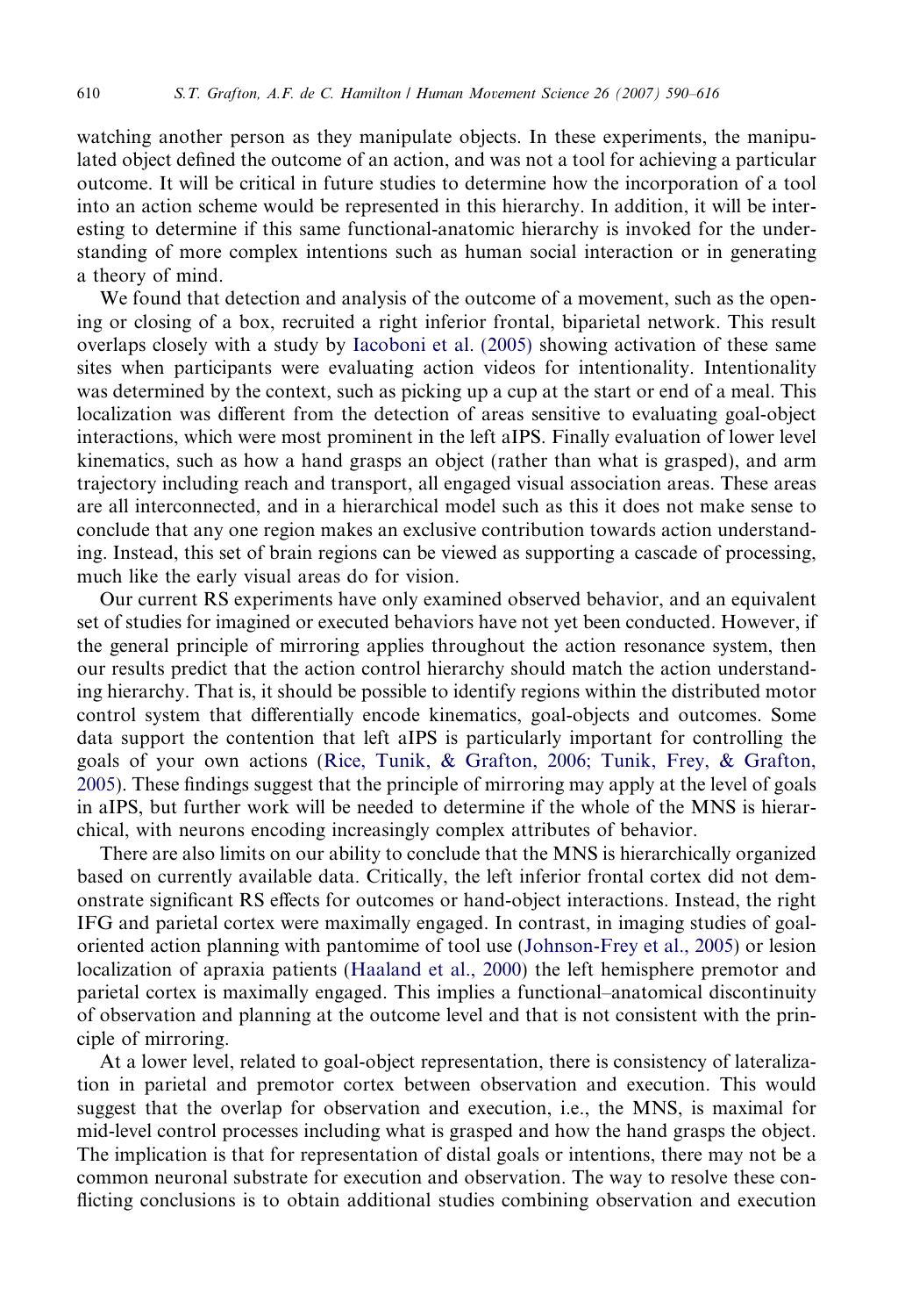<span id="page-21-0"></span>tasks in the same participants. The RS method is particularly well suited for this, given the ability of this method to isolate levels of processing while controlling for irrelevant task features such as attention, cognitive strategy and visual features. RS can be applied to action planning where repetition of different aspects within a planning hierarchy could be compared.

#### Acknowledgement

Supported by PHS grants NS 33504, NS 44393 and the James S. McDonnell Foundation.

#### **References**

- Amador, N., & Fried, I. (2004). Single-neuron activity in the human supplementary motor area underlying preparation for action. Journal of Neurosurgery, 100, 250–259.
- Ansuini, C., Santello, M., Massaccesi, S., & Castiello, U. (2006). Effects of end-goal on hand shaping. Journal of Neurophysiology, 95, 2456–2465.
- Arbib, M. A., Billard, A., Iacoboni, M., & Oztop, E. (2000). Synthetic brain imaging: Grasping, mirror neurons and imitation. Neural Networks, 13, 975–997.
- Arbib, M. A., Iberall, T., & Lyons, D. (1985). Coordinated control program for movements of the hand. In A. W. Goodwin & I. Darian-Smith (Eds.), Hand function and the neocortex. Experimental Brain Research Supplement, 10, 111–129.
- Aziz-Zadeh, L., Koski, L., Zaidel, E., Mazziotta, J., & Iacoboni, M. (2006). Lateralization of the human mirror neuron system. Journal of Neuroscience, 26, 2964–2970.
- Bapi, R. S., Doya, K., & Harner, A. M. (2000). Evidence for effector independent and dependent representations and their differential time course of acquisition during motor sequence learning. Experimental Brain Research, 132, 149–162.
- Bapi, R. S., Miyapuram, K. P., Graydon, F. X., & Doya, K. (2006). fMRI investigation of cortical and subcortical networks in the learning of abstract and effector-specific representations of motor sequences. NeuroImage, 32, 714–727.
- Batista, A. P., & Andersen, R. A. (2001). The parietal reach region codes the next planned movement in a sequential reach task. Journal of Neurophysiology, 85, 539–544.
- Bekkering, H., Wohlschlager, A., & Gattis, M. (2000). Imitation of gestures in children is goal-directed. Quarterly Journal of Experimental Psychology A, 53, 153–164.
- Bernstein, N. A. (1996). On dexterity and its development. In M. L. Latash & M. T. Turvey (Eds.), *Dexterity and* its development. Mahwah, NJ: Lawrence Erlbaum Associates.
- Binkofski, F., Dohle, C., Posse, S., Stephan, K. M., Hefter, H., Seitz, R. J., et al. (1998). Human anterior intraparietal area subserves prehension: A combined lesion and functional MRI activation study. Neurology, 50, 1253–1259.
- Bischoff-Grethe, A., Goedert, K. M., Willingham, D. T., & Grafton, S. T. (2004). Neural substrates of responsebased sequence learning using fMRI. Journal of Cognitive Neuroscience, 16, 127–138.
- Blakemore, S. J., Wolpert, D., & Frith, C. (2000). Why can't you tickle yourself? Neuroreport, 11, R11–R16.
- Britten, K. H., Shadlen, M. N., Newsome, W. T., & Movshon, J. A. (1993). Responses of neurons in macaque MT to stochastic motion signals. Vision Neuroscience, 10, 1157–1169.
- Brock, O., Fagg, A. H., Grupen, R., Platt, R., Rosenstein, M., & Sweeney, J. (2005). A framework for learning and control in intelligent humanoid robots. International Journal of Humanoid Robotics, 2, 301–336.
- Buccino, G., Binkofski, F., Fink, G. R., Fadiga, L., Fogassi, L., Gallese, V., et al. (2001). Action observation activates premotor and parietal areas in a somatotopic manner: An fMRI study. European Journal of Neuroscience, 13, 400–404.
- Buccino, G., Binkofski, F., & Riggio, L. (2004). The mirror neuron system and action recognition. Brain and Language, 89, 370–376.
- Buccino, G., Vogt, S., Ritzl, A., Fink, G. R., Zilles, K., Freund, H. J., et al. (2004). Neural circuits underlying imitation learning of hand actions: An event-related fMRI study. Neuron, 42, 323–334.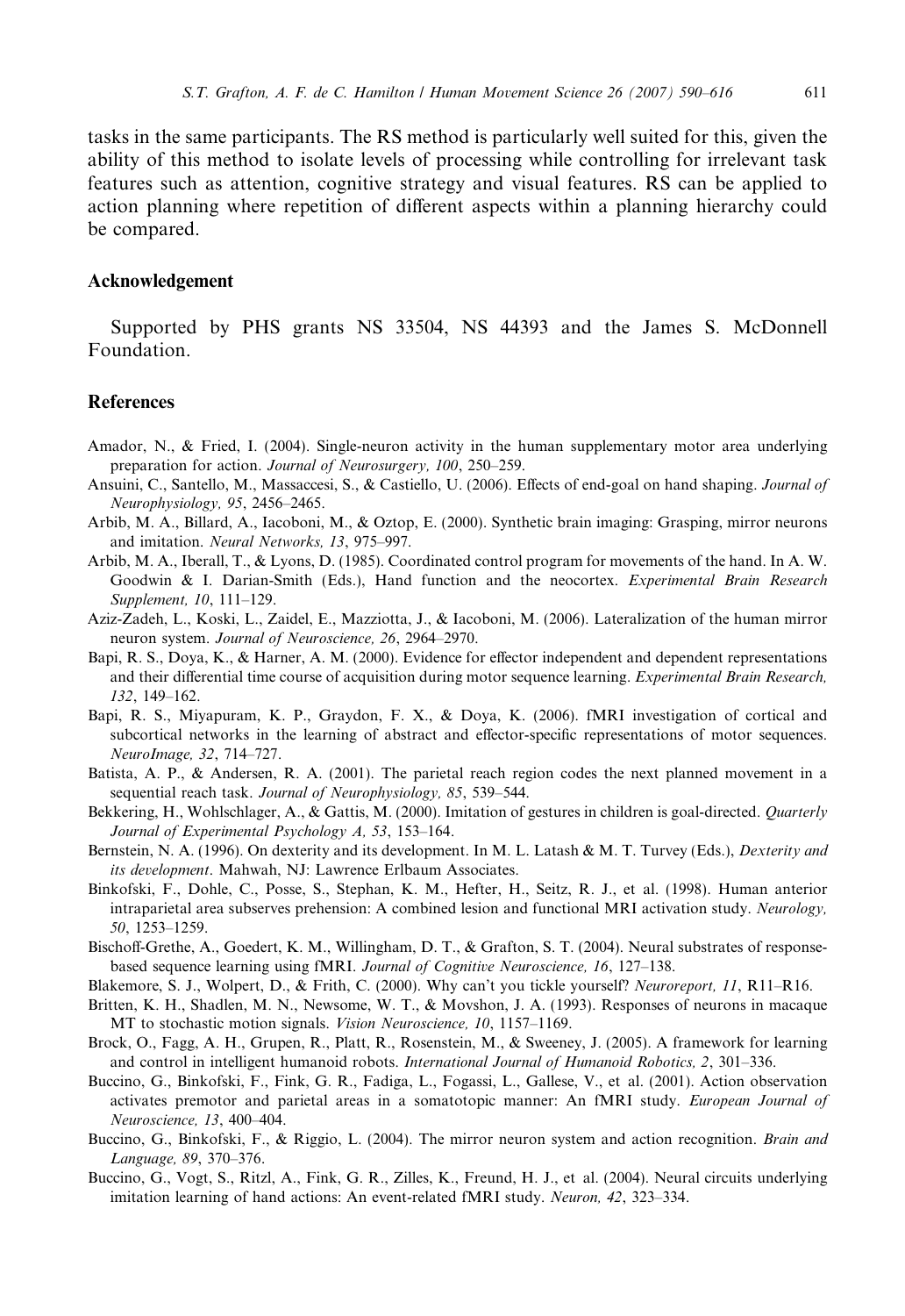- <span id="page-22-0"></span>Buckner, R. L., Goodman, J., Burock, M., Rotte, M., Koutstaal, W., Schacter, D., et al. (1998). Functionalanatomic correlates of object priming in humans revealed by rapid presentation event-related fMRI. Neuron, 20, 285–296.
- Burns, J. (2006). The social brain hypothesis of schizophrenia. World Psychiatry, 5, 77–81.
- Chao, L. L., & Martin, A. (2000). Representation of manipulable man-made objects in the dorsal stream. NeuroImage, 12, 478–484.
- Corbetta, M., & Shulman, G. L. (2002). Control of goal-directed and stimulus-driven attention in the brain. Nature Review Neuroscience, 3, 201–215.
- Cross, E. S., Hamilton, A. F., & Grafton, S. T. (2006). Building a motor simulation de novo: Observation of dance by dancers. NeuroImage, 31, 1257-1267.
- Culham, J. C., Danckert, S. L., DeSouza, J. F., Gati, J. S., Menon, R. S., & Goodale, M. A. (2003). Visually guided grasping produces fMRI activation in dorsal but not ventral stream brain areas. Experimental Brain Research, 153, 180–189.
- d'Avella, A., Saltiel, P., & Bizzi, E. (2003). Combinations of muscle synergies in the construction of a natural motor behavior. Nature Neuroscience, 6, 300–308.
- Decety, J., Grezes, J., Costes, N., Perani, D., Jeannerod, M., Procyk, E., et al. (1997). Brain activity during observation of actions. Influence of action content and subject's strategy. Brain, 120, 1763–1777.
- De Renzi, E., & Lucchelli, F. (1988). Ideational apraxia. Brain, 111(Pt 5), 1173–1185.
- Desmurget, M., & Grafton, S. (2000). Forward modeling allows feedback control for fast reaching movements. Trends in Cognitive Science, 4, 423–431.
- di Pellegrino, G., Fadiga, L., Fogassi, L., Gallese, V., & Rizzolatti, G. (1992). Understanding motor events: A neurophysiological study. Experimental Brain Research, 91, 176–180.
- Eliassen, J. C., Souza, T., & Sanes, J. N. (2003). Experience-dependent activation patterns in human brain during visual-motor associative learning. Journal of Neuroscience, 23, 10540-10547.
- Faillenot, I., Toni, I., Decety, J., Gregoire, M. C., & Jeannerod, M. (1996). Visual pathways for object identification. Functional Anatomy with PET, 7, 77–85.
- Ferrier, D. (1874). The localization of function in the brain. *Proceedings of the Royal Society*, 22, 229–232.
- Flanagan, J. R., & Johansson, R. S. (2003). Action plans used in action observation. Nature, 424, 769–771.
- Flanagan, J. R., Vetter, P., Johansson, R. S., & Wolpert, D. M. (2003). Prediction precedes control in motor learning. Current Biology, 13, 146-150.
- Fogassi, L., Ferrari, P. F., Gesierich, B., Rozzi, S., Chersi, F., & Rizzolatti, G. (2005). Parietal lobe: From action organization to intention understanding. Science, 308, 662–667.
- Frak, V., Paulignan, Y., Jeannerod, M., Michel, F., & Cohen, H. (2006). Prehension movements in a patient (AC) with posterior parietal cortex damage and posterior callosal section. Brain and Cognition, 60, 43–48.
- Frey, S. H., Vinton, D., Norlund, R., & Grafton, S. T. (2005). Cortical topography of human anterior intraparietal cortex active during visually-guided grasping. Cognitive Brain Research, 23, 397–405.
- Frith, C. D., & Frith, U. (2006). How we predict what other people are going to do. Brain Research, 1079, 36-46.
- Gallese, V., Fadiga, L., Fogassi, L., & Rizzolatti, G. (1996). Action recognition in the premotor cortex. Brain, 119, 593–609.
- Gallese, V., Keysers, C., & Rizzolatti, G. (2004). A unifying view of the basis of social cognition. Trends in Cognitive Science, 8, 396–403.
- Gentilucci, M., Bertolani, L., Benuzzi, F., Negrotti, A., Pavesi, G., & Gangitano, M. (2000). Impaired control of an action after supplementary motor area lesion: A case study. Neuropsychologia, 38, 1398–1404.
- Gentilucci, M., Negrotti, A., & Gangitano, M. (1997). Planning an action. Experimental Brain Research, 115, 116–128.
- Georgopoulos, A. P., Schwartz, A. B., & Kettner, R. E. (1986). Neuronal population coding of movement direction. Science, 233, 1416–1419.
- Gobet, F., Lane, P. C., Croker, S., Cheng, P. C., Jones, G., Oliver, I., et al. (2001). Chunking mechanisms in human learning. Trends in Cognitive Science, 5, 236–243.
- Grafton, S. T., Arbib, M. A., Fadiga, L., & Rizzolatti, G. (1996). Localization of grasp representations in humans by positron emission tomography. 2. Observation compared with imagination. *Experimental Brain Research*, 112, 103–111.
- Grafton, S. T., Fadiga, L., Arbib, M. A., & Rizzolatti, G. (1997). Premotor cortex activation during observation and naming of familiar tools. NeuroImage, 6, 231–236.
- Grafton, S. T., Fagg, A. H., & Arbib, M. A. (1998). Dorsal premotor cortex and conditional movement selection: A PET functional mapping study. Journal of Neurophysiology, 79, 1092–1097.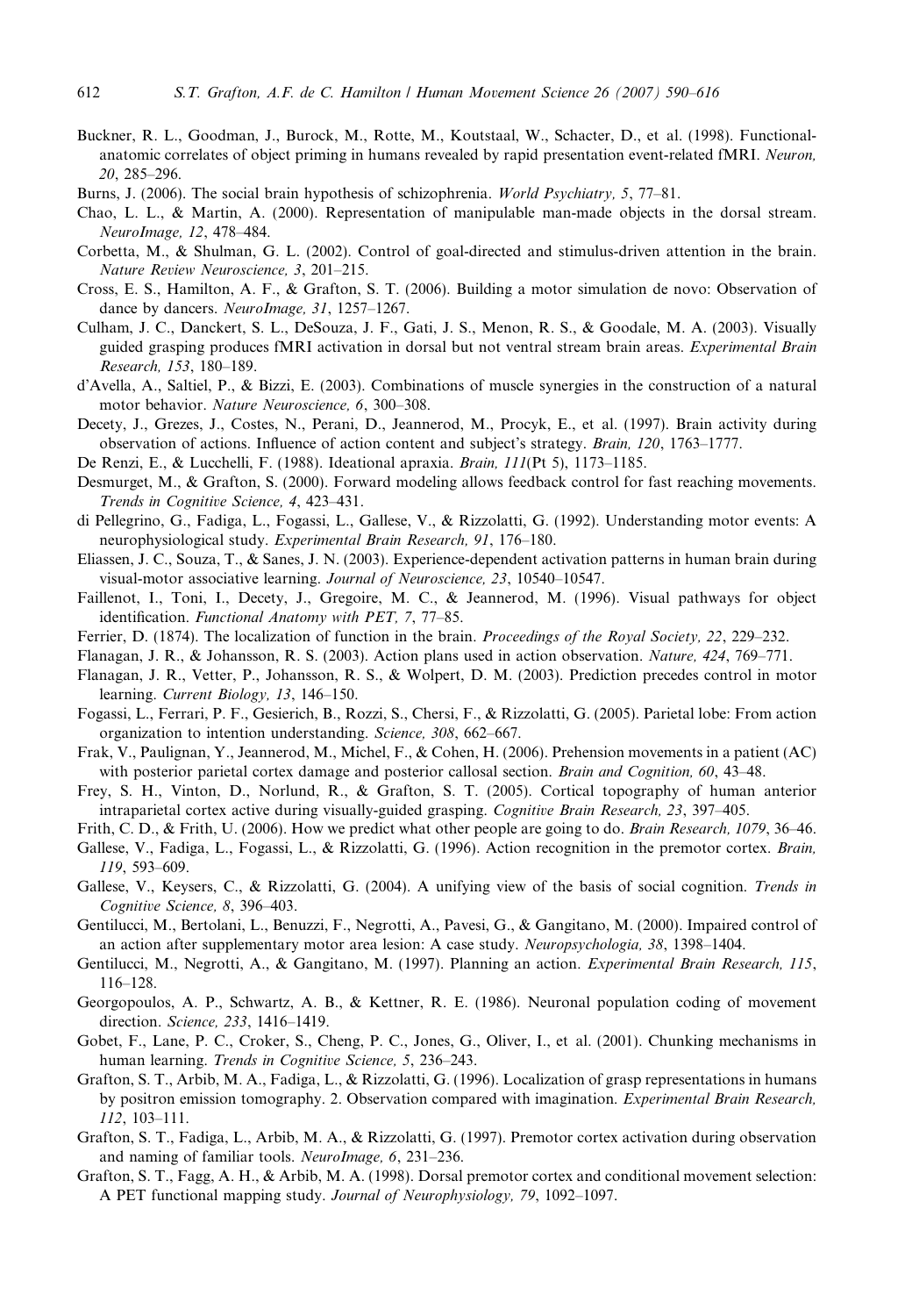- <span id="page-23-0"></span>Grafton, S. T., Hazeltine, E., & Ivry, R. (1995). Functional anatomy of sequence learning in normal humans. Journal of Cognitive Neuroscience, 7, 497–510.
- Grafton, S. T., Hazeltine, E., & Ivry, R. (1998). Abstract and effector-specific representations of motor sequences identified with PET. Journal of Neuroscience, 18, 9420–9428.
- Graybiel, A. M. (1998). The basal ganglia and chunking of action repertoires. Neurobiology of Learning and Memory, 70, 119–136.
- Grezes, J., Armony, J. L., Rowe, J., & Passingham, R. E. (2003). Activations related to ''mirror'' and ''canonical'' neurones in the human brain: An fMRI study. *NeuroImage*, 18, 928–937.
- Grezes, J., & Decety, J. (2001). Functional anatomy of execution, mental simulation, observation, and verb generation of actions: A meta-analysis. Human Brain Mapping, 12, 1–19.
- Grill-Spector, K. (2006). Selectivity of adaptation in single units: Implications for FMRI experiments. Neuron, 49, 170–171.
- Grill-Spector, K., Henson, R., & Martin, A. (2006). Repetition and the brain: Neural models of stimulus-specific effects. Trends in Cognitive Science, 10, 14–23.
- Grill-Spector, K., & Malach, R. (2001). fMR-adaptation: A tool for studying the functional properties of human cortical neurons. Acta Psychologica, 107, 293–321.
- Haaland, K. Y., Elsinger, C. L., Mayer, A. R., Durgerian, S., & Rao, S. M. (2004). Motor sequence complexity and performing hand produce differential patterns of hemispheric lateralization. Journal of Cognitive Neuroscience, 16, 621–636.
- Haaland, K. Y., & Harrington, D. L. (1994). Limb-sequencing deficits after left but not right hemisphere damage. Brain and Cognition, 24, 104–122.
- Haaland, K. Y., Harrington, D. L., & Knight, R. T. (2000). Neural representations of skilled movement. Brain, 123, 2306–2313.
- Hamilton, A. F., & Grafton, S. T. (2006). Goal representation in human anterior intraparietal sulcus. *Journal of* Neuroscience, 26, 1133–1137.
- Hamilton, A. F. de C., & Grafton, S. T. (2007). The motor hierarchy: From kinematics to goals and intentions. In P. Haggard, R. Rossetti, & M. Kawato (Eds.), Attention and performance, Vol. 22. The sensorimotor foundations of higher cognition. Oxford: Oxford University Press.
- Hamilton, A. F., & Grafton, S. T. (in press). Action outcomes are represented in human inferior parietal cortex. Cerebral Cortex.
- Hamilton, A. F., & Wolpert, D. M. (2002). Controlling the statistics of action: Obstacle avoidance. Journal of Neurophysiology, 87, 2434–2440.
- Hamilton, A. F., Wolpert, D. M., Frith, U., & Grafton, S. T. (2006). Where does your own action influence your perception of another person's action in the brain? NeuroImage, 29, 524–535.
- Haruno, M., Wolpert, D. M., & Kawato, M. (2003). Hierarchical MOSAIC for movement generation. In T. Ono, G. Matsumoto, R. R. Llinas, A. Berthoz, H. Norgren, & R. Tamura (Eds.), Excerpta medica international congress serie. Amsterdam: Elsevier Science.
- Hauf, P., Elsner, B., & Aschersleben, G. (2004). The role of action effects in infants' action control. Psychological Research, 68, 115–125.
- Hazeltine, E. (2002). The representational nature of sequence learning: Evidence for goal-based codes. In W. Prinz & B. Hommel (Eds.), Common mechanisms in perception and action. Attention and Performance XIX. Attention and Performance (Vol. XIX). Oxford: Oxford University Press.
- Hebb, D. O. (1949). The organization of behavior: A neuropsychological theory. New York: John Wiley and Sons.
- Heilman, K. M. (1979). Apraxia. In K. M. Heilman & E. Valenstein (Eds.), Clinical neuropsychology. London: Oxford University Press.
- Henson, R. N., Goshen-Gottstein, Y., Ganel, T., Otten, L. J., Quayle, A., & Rugg, M. D. (2003). Electrophysiological and haemodynamic correlates of face perception, recognition and priming. Cerebral Cortex, 13, 793–805.
- Hommel, B., Musseler, J., Aschersleben, G., & Prinz, W. (2001). The theory of event coding (TEC): A framework for perception and action planning. Behavioral and Brain Sciences, 24, 849–878 (discussion 878–937).
- Iacoboni, M., Molnar-Szakacs, I., Gallese, V., Buccino, G., Mazziotta, J. C., & Rizzolatti, G. (2005). Grasping the intentions of others with one's own mirror neuron system. PLoS Biology, 3, e79.
- Iacoboni, M., Woods, R. P., Brass, M., Bekkering, H., Mazziotta, J. C., & Rizzolatti, G. (1999). Cortical mechanisms of human imitation. Science, 286, 2526–2528.
- Jackson, J. H. (1875). Clinical and physiological researches on the nervous system. I. On the anatomical and physiological localization of movements in the brain. In Selected writings (pp. 37–76). J&A Churchill.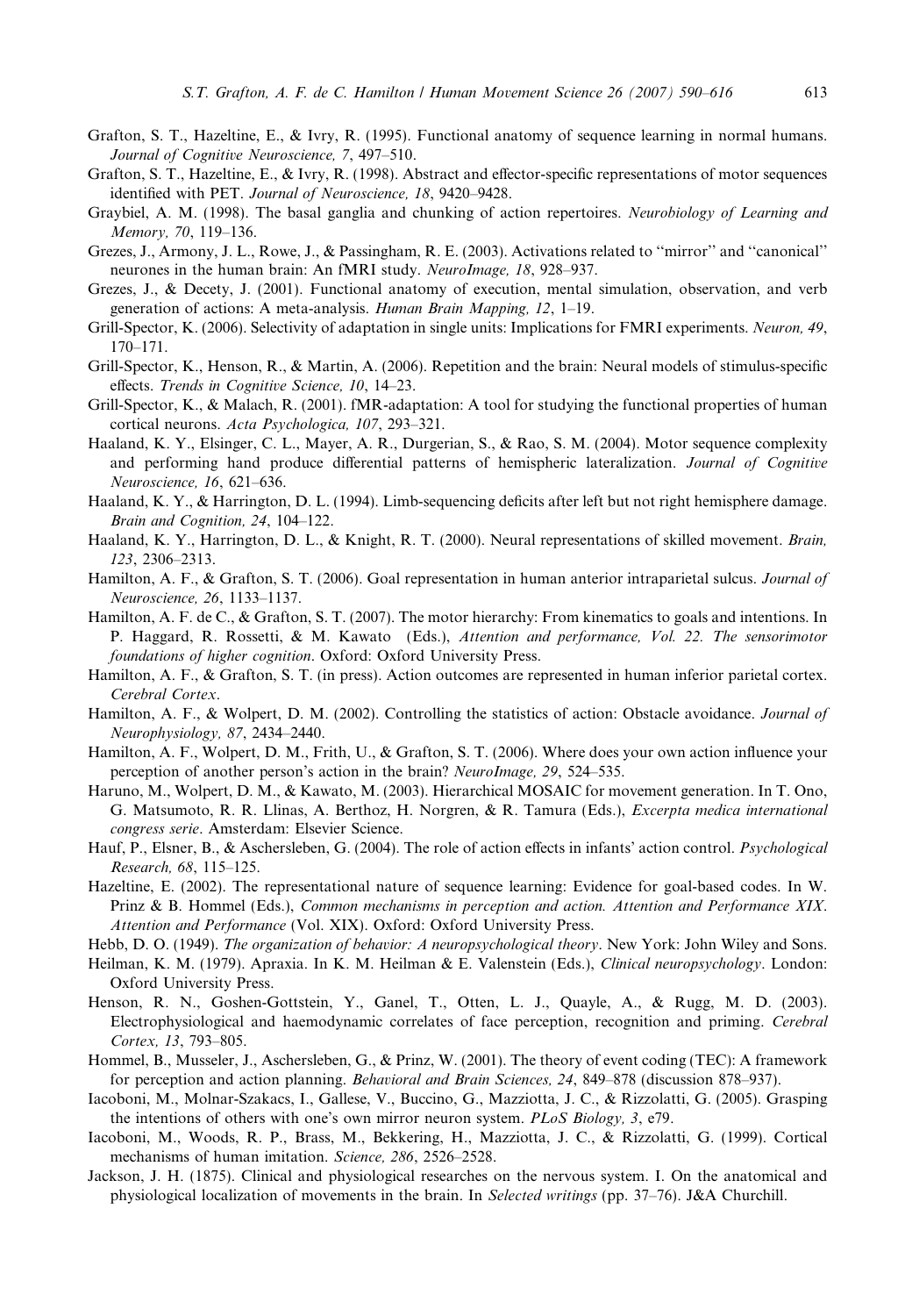- <span id="page-24-0"></span>Jacob, P., & Jeannerod, M. (2005). The motor theory of social cognition: A critique. Trends in Cognitive Science, 9, 21–25.
- James, W. (1890). Principles of psychology (Vol. 2). New York: Holt.
- Jeannerod, M. (1981). The neural and behavioral organization of goal-directed movements. New York: Oxford Science Publishers.
- Jeannerod, M. (1984). The timing of natural prehension movements. Journal of Motor Behavior, 16, 235– 254.
- Jeannerod, M. (1986). The formation of finger grip during prehension. A cortically mediated visuomotor pattern. Behavioral Brain Research, 19, 99–116.
- Johnson-Frey, S. H., Funnell, M. G., Gerry, V. E., & Gazzaniga, M. S. (2005). A dissociation between tool use skills and hand dominance: Insights from left and right-handed callosotomy patients. Journal of Cognitive Neuroscience, 17, 262–272.
- Johnson-Frey, S. H., Maloof, F. R., Newman-Norlund, R., Farrer, C., Inati, S., & Grafton, S. T. (2003). Actions or hand-object interactions? Human inferior frontal cortex and action observation. Neuron, 39, 1053–1058.
- Johnson-Frey, S. H., Newman-Norlund, R., & Grafton, S. T. (2005). A distributed left hemisphere network active during planning of everyday tool use skills. Cerebral Cortex, 15, 681–695.
- Johnson, S. H., Rotte, M., Grafton, S. T., Hinrichs, H., Gazzaniga, M. S., & Heinze, H. J. (2002). Selective activation of a parietofrontal circuit during implicitly imagined prehension. NeuroImage, 17, 1693-1704.
- Kawashima, R., Satah, K., Itoh, H., Ono, S., Furumoto, S., Gotoh, R., et al. (1996). Functional anatomy of GO/ NO-GO discriminiation and response selection – a PET study in man. Brain Research, 728, 79–89.
- Keele, S. W., Cohen, A., & Ivry, R. (1990). Motor programs: Concepts and issues. In M. Jeannerod (Ed.), Attention and performance 13: Motor representation and control (pp. 77–110). Hillsdale, NJ: Lawrence Earlbaum Associates.
- Keele, S. W., Jennings, P., Jones, S., Caulton, S., Caulton, D., & Cohen, A. (1995). On the modularity of sequence representation. Journal of Motor Behavior, 27, 17-30.
- Koski, L., Iacoboni, M., Dubeau, M. C., Woods, R. P., & Mazziotta, J. C. (2003). Modulation of cortical activity during different imitative behaviors. Journal of Neurophysiology, 89, 460–471.
- Koski, L., Wohlschlager, A., Bekkering, H., Woods, R. P., Dubeau, M. C., Mazziotta, J. C., et al. (2002). Modulation of motor and premotor activity during imitation of target-directed actions. Cerebral Cortex, 12, 847–855.
- Kourtzi, Z., & Kanwisher, N. (2000). Cortical regions involved in perceiving object shape. Journal of Neuroscience, 20, 3310–3318.
- Krekelberg, B., Boynton, G. M., & Van Wezel, R. J. (2006). Adaptation: From single cells to BOLD signals. Trends in Neuroscience, 29, 250–256.
- Leslie, K. R., Johnson-Frey, S. H., & Grafton, S. T. (2004). Functional imaging of face and hand imitation: Towards a motor theory of empathy. NeuroImage, 21, 601–607.
- Liepmann, H. (1988). Apraxie, Originally Published in ''Ergebnisse der Gesamten Medizin'' Vol. 1, pp. 516–543, 1920. In J. S. Brown (Ed.), Agnosia and apraxia: Selected papers of Liepmann, Lange and Pötzl. Hillsdale, NJ: Lawrence Erlbaum Associates.
- Lu, X., & Ashe, J. (2005). Anticipatory activity in primary motor cortex codes memorized movement sequences. Neuron, 45, 967–973.
- Luppino, G., Murata, A., Govoni, P., & Matelli, M. (1999). Largely segregated parietofrontal connections linking rostral intraparietal cortex (areas AIP and VIP) and the ventral premotor cortex (areas F5 and F4). Experimental Brain Research, 128, 181–187.
- Maccotta, L., & Buckner, R. L. (2004). Evidence for neural effects of repetition that directly correlate with behavioral priming. Journal of Cognitive Neuroscience, 16, 1625–1632.
- Manthey, S., Schubotz, R. I., & Von Cramon, D. Y. (2003). Premotor cortex in observing erroneous action: An fMRI study. Brain Research and Cognitive Brain Research, 15, 296–307.
- Marteniuk, R. G., MacKenzie, C. L., Jeannerod, M., Athènes, S., & Dugas, C. (1987). Constraints on human arm movement trajectories. Canadian Journal of Psychology, 41, 365-378.
- McCarty, M. E., Clifton, R. K., Ashmead, D. H., Lee, P., & Goubet, N. (2001). How infants use vision for grasping objects. Child Development, 72, 973–987.
- McCarty, M. E., Clifton, R. K., & Collard, R. R. (1999). Problem solving in infancy: The emergence of an action plan. Developmental Psychology, 35, 1091–1101.
- Mechsner, F., Kerzel, D., Knoblich, G., & Prinz, W. (2001). Perceptual basis of bimanual coordination. Nature, 414, 69–73.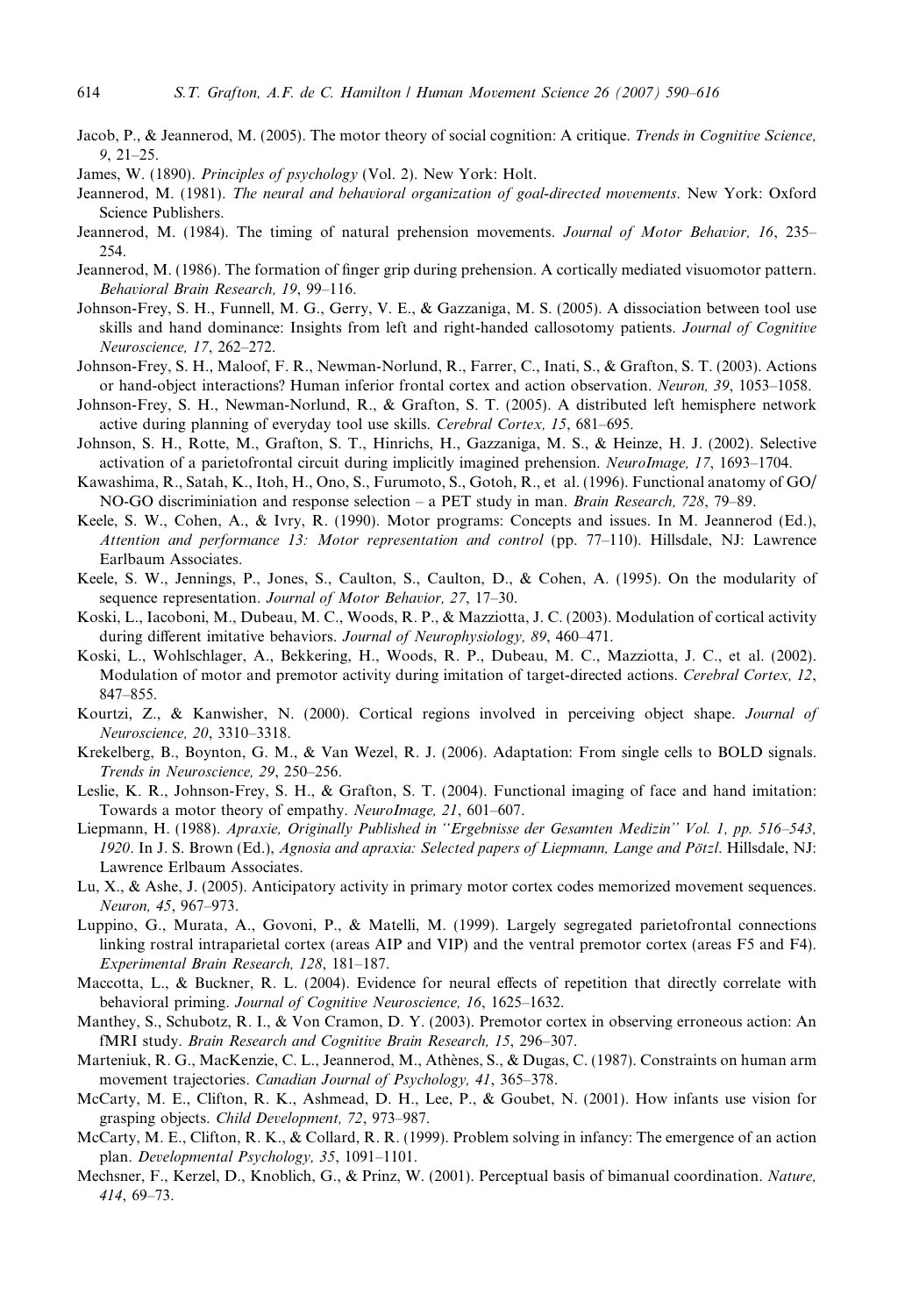- <span id="page-25-0"></span>Meltzoff, A. N., & Moore, K. M. (1977). Imitation of facial and manual gestures by human neonates. Science, 198, 75–78.
- Mennie, N., Hayhoe, M., & Sullivan, B. (2006). Look-ahead fixations: Anticipatory eye movements in natural tasks. Experimental Brain Research.
- Miall, R. C. (2003). Connecting mirror neurons and forward models. Neuroreport, 14, 2135–2137.
- Moll, J., De Oliveira-Souza, R., De Souza-Lima, F., & Andreiuolo, P. A. (1998). Activation of left intraparietal sulcus using a fMRI conceptual praxis paradigm. Arquivos de Neuro-psiquiatria, 56, 808–811.
- Murata, A., Gallese, V., Kaseda, M., & Sakata, H. (1996). Parietal neurons related to memory-guided hand manipulation. Journal of Neurophysiology, 75, 2180–2186.
- Murata, A., Gallese, V., Luppino, G., Kaseda, M., & Sakata, H. (2000). Selectivity for the shape, size, and orientation of objects for grasping in neurons of monkey parietal area AIP. Journal of Neurophysiology, 83, 2580–2601.
- Mushiake, H., Saito, N., Sakamoto, K., Itoyama, Y., & Tanji, J. (2006). Activity in the lateral prefrontal cortex reflects multiple steps of future events in action plans. Neuron, 50, 631–641.
- Noppeney, U., & Price, C. J. (2004). An FMRI study of syntactic adaptation. Journal of Cognitive Neuroscience, 16, 702–713.
- Ochipa, C., Rothi, L. J., & Heilman, K. M. (1989). Ideational apraxia: A deficit in tool selection and use. Annals of Neurology, 25, 190–193.
- Passingham, R. (1993). The frontal lobes and voluntary action. Oxford: Oxford University Press.
- Pelphrey, K. A., Morris, J. P., & McCarthy, G. (2004). Grasping the intentions of others: The perceived intentionality of an action influences activity in the superior temporal sulcus during social perception. Journal of Cognitive Neuroscience, 16, 1706–1716.
- Pinel, P., Dehaene, S., Riviere, D., & LeBihan, D. (2001). Modulation of parietal activation by semantic distance in a number comparison task. NeuroImage, 14, 1013–1026.
- Poeck, K. (1983). Ideational apraxia. Journal of Neurology, 230, 1–5.
- Poldrack, R. A. (2006). Can cognitive processes be inferred from neuroimaging data? Trends in Cognitive Science, 10, 59–63.
- Rice, N. J., Tunik, E., & Grafton, S. T. (2006). The anterior intraparietal sulcus mediates grasp execution, independent of requirement to update: New insights from transcranial magnetic stimulation. Journal of Neuroscience, 26, 8176–8182.
- Rizzolatti, G., Camarda, R., Fogassi, L., Gentilucci, M., Luppino, G., & Matelli, M. (1988). Functional organization of inferior area 6 in the macaque monkey: II Area F5 and the control of distal movements. Experimental Brain Research, 71, 491–507.

Rizzolatti, G., & Craighero, L. (2004). The mirror-neuron system. Annual Review of Neuroscience, 27, 169–192.

- Rizzolatti, G. M., Gentilucci, L., Fogassi, G., Luppino, G., Matelli, M., & Ponzoni-Maggi, S. (1987). Neurons related to goal-directed motor acts in inferior area 6 of the macaque monkey. Experimental Brain Research, 67, 220–224.
- Roland, P. E. (1984). Organization of motor control by the normal human brain. Human Neurobiology, 2, 205–216.
- Roland, P. E., Skinhøj, E., Lassen, N. A., & Larsen, B. (1980). Different cortical areas in man in organization of voluntary movements in extrapersonal space. Journal of Neurophysiology, 43, 137–150.
- Rosenbaum, D. (1991). Human motor control. San Diego: Academic Press.
- Rosenbaum, D. A., Meulenbroek, R. G., & Vaughan, J. (2001). Planning reaching and grasping movements: Theoretical premises and practical implications. Motor Control, 5, 99–115.
- Rosenbaum, D., Meulenbroek, R. G., Vaughan, J., & Elsinger, C. (1999). Approaching grasping from different perspectives. Motor Control, 3, 289–297 (discussion 316–225).
- Rosenbaum, D. A., Vaughan, J., Barnes, H. J., & Jorgensen, M. J. (1992). Time course of movement planning: Selection of handgrips for object manipulation. Journal of Experimental Psychology: Learning, Memory, and Cognition, 18, 1058–1073.
- Rothi, L. J. G., Ochipa, C., & Heilman, K. M. (1997). A cognitive neuropsychological model of limb praxis and apraxia. In L. J. G. Rothi & K. M. Heilman (Eds.), Apraxia: The neuropsychology of action. East Sussex, UK: Psychology Press.
- Ryou, J. W., & Wilson, F. A. (2004). Making your next move: Dorsolateral prefrontal cortex and planning a sequence of actions in freely moving monkeys. Cognitive, Affective and Behavioral Neuroscience, 4, 430–443.
- Sakata, H., Taira, M., Murata, A., & Mine, S. (1995). Neural mechanisms of visual guidance of hand action in the parietal cortex of the monkey. Cerebral Cortex, 5, 429–438.